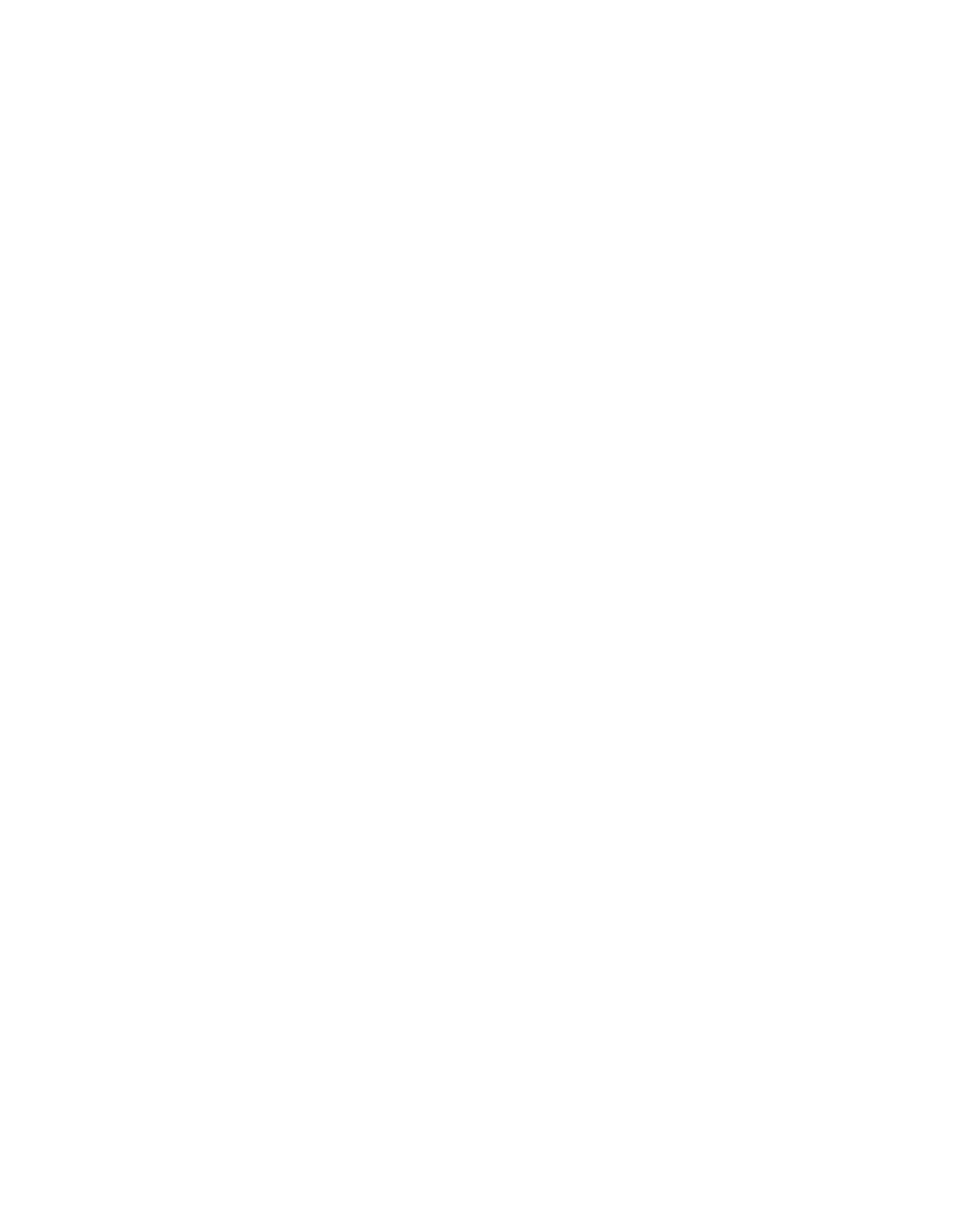Report No. AUS10747 Finance and Markets Practice Latin America and the Caribbean Region December 2015

# **Expanding Opportunities for Rural Finance in Colombia**

Eva Gutiérrez and Rekha Reddy

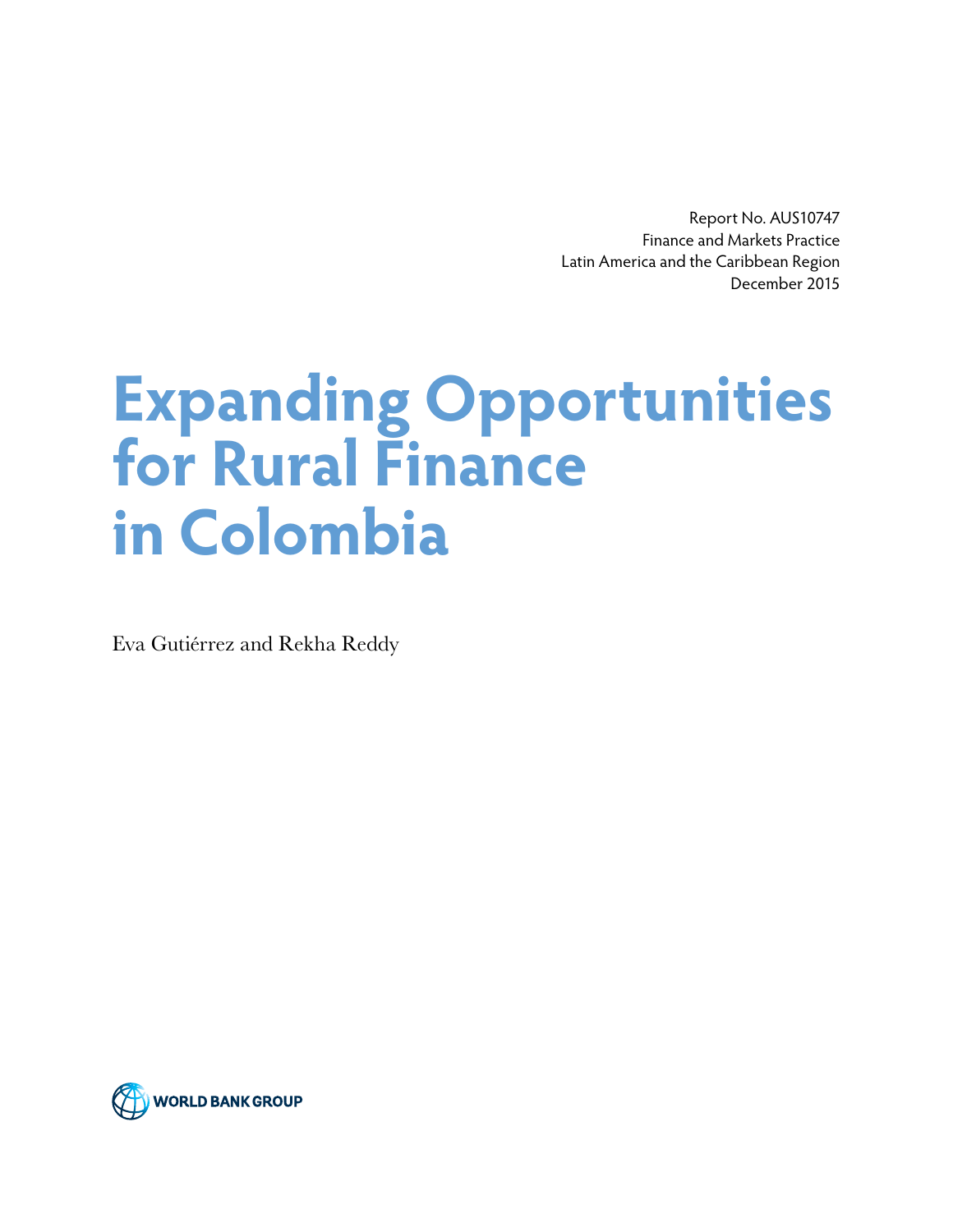This note was prepared by Eva Gutiérrez and Rekha Reddy of the World Bank's Finance and Markets Practice, Latin America and the Caribbean Region. Invaluable inputs and contributions were received from Issam Abousleiman, Diego Arias Carballo, Jennifer Barsky, Pablo García Arabéhéty, Pedro Xavier Faz de los Santos, Douglas Randall, Vanessa Uchiyama, Pablo Valdivia Zelaya, and John Wilson. The authors also thank peer reviewers Juan Buchenau Hoth, Barbara Cunha, and Panos Varangis.

© 2015 International Bank for Reconstruction and Development / The World Bank 1818 H Street, NW Washington, DC 20433 Telephone: 202-473-1000 Internet:<www.worldbank.org>

The findings, interpretations, and conclusions expressed here do not necessarily reflect the views of the Executive Directors of The World Bank or the governments they represent. The World Bank does not guarantee the accuracy of the data included in this work. The boundaries, colors, denominations, and other information shown on any map in this work do not imply any judgment on the part of The World Bank concerning the legal status of any territory or the endorsement or acceptance of such boundaries.

#### **Rights and Permissions**

The material in this work is subject to copyright. Because the World Bank encourages dissemination of its knowledge, this work may be reproduced, in whole or in part, for noncommercial purposes as long as full attribution to this work is given.

Any queries on rights and licenses, including subsidiary rights, should be addressed to the Office of the Publisher, The World Bank, 1818 H Street NW, Washington, DC 20433, USA; fax: 202-522-2422; e-mail: [pubrights@worldbank.org](mailto:pubrights@worldbank.org).

Cover photo: World Bank Cover design/layout and editing: Nita Congress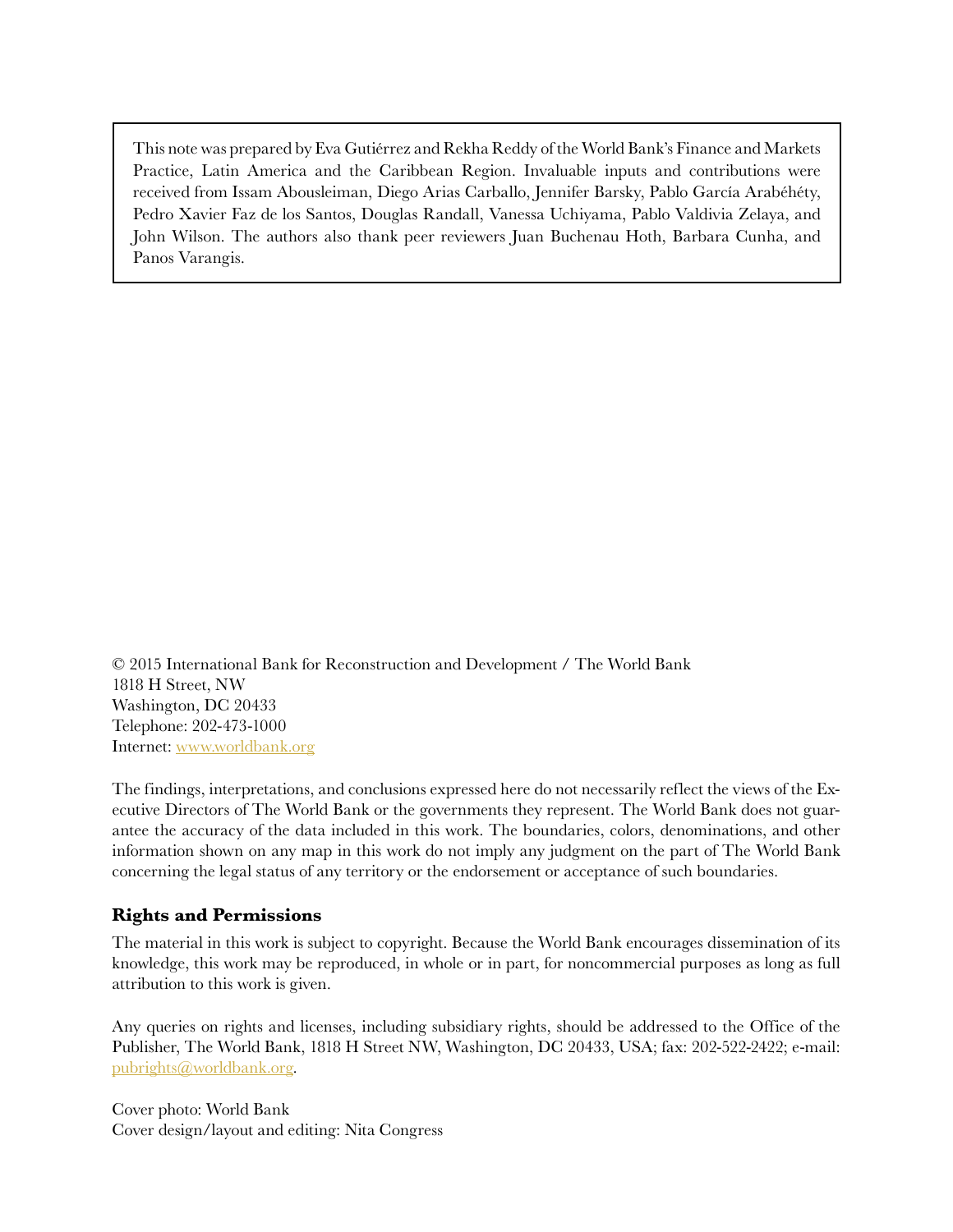## **Contents**

| Abbreviations                                                                                                                      |                |  |  |  |
|------------------------------------------------------------------------------------------------------------------------------------|----------------|--|--|--|
| 1. Context                                                                                                                         | 1              |  |  |  |
| 2. Main Challenges                                                                                                                 | 3              |  |  |  |
| Limited participation of private financial institutions lending in rural areas                                                     | 3              |  |  |  |
| Public support programs for rural agricultural credit with perverse incentives                                                     | 5              |  |  |  |
| Lack of agricultural insurance to support risk management and facilitate access to credit                                          | 6              |  |  |  |
| Limited range of assets used as collateral                                                                                         | $\overline{7}$ |  |  |  |
| Limited credit history and financial education of the rural population                                                             | 7              |  |  |  |
| 3. Recommendations                                                                                                                 | 8              |  |  |  |
| Develop a vibrant ecosystem of private financial institutions lending in rural areas                                               | 8              |  |  |  |
| Increase the effectiveness of public support programs for rural agricultural credit                                                | 9              |  |  |  |
| Develop agricultural insurance to improve risk management and facilitate access to credit                                          | 12             |  |  |  |
| Expand the range of assets eligible as collateral                                                                                  | 13             |  |  |  |
| Support the increased creditworthiness of the rural population by developing credit histories<br>and improving financial education | 15             |  |  |  |
| <b>Notes</b>                                                                                                                       | 17             |  |  |  |
| Bibliography                                                                                                                       | 18             |  |  |  |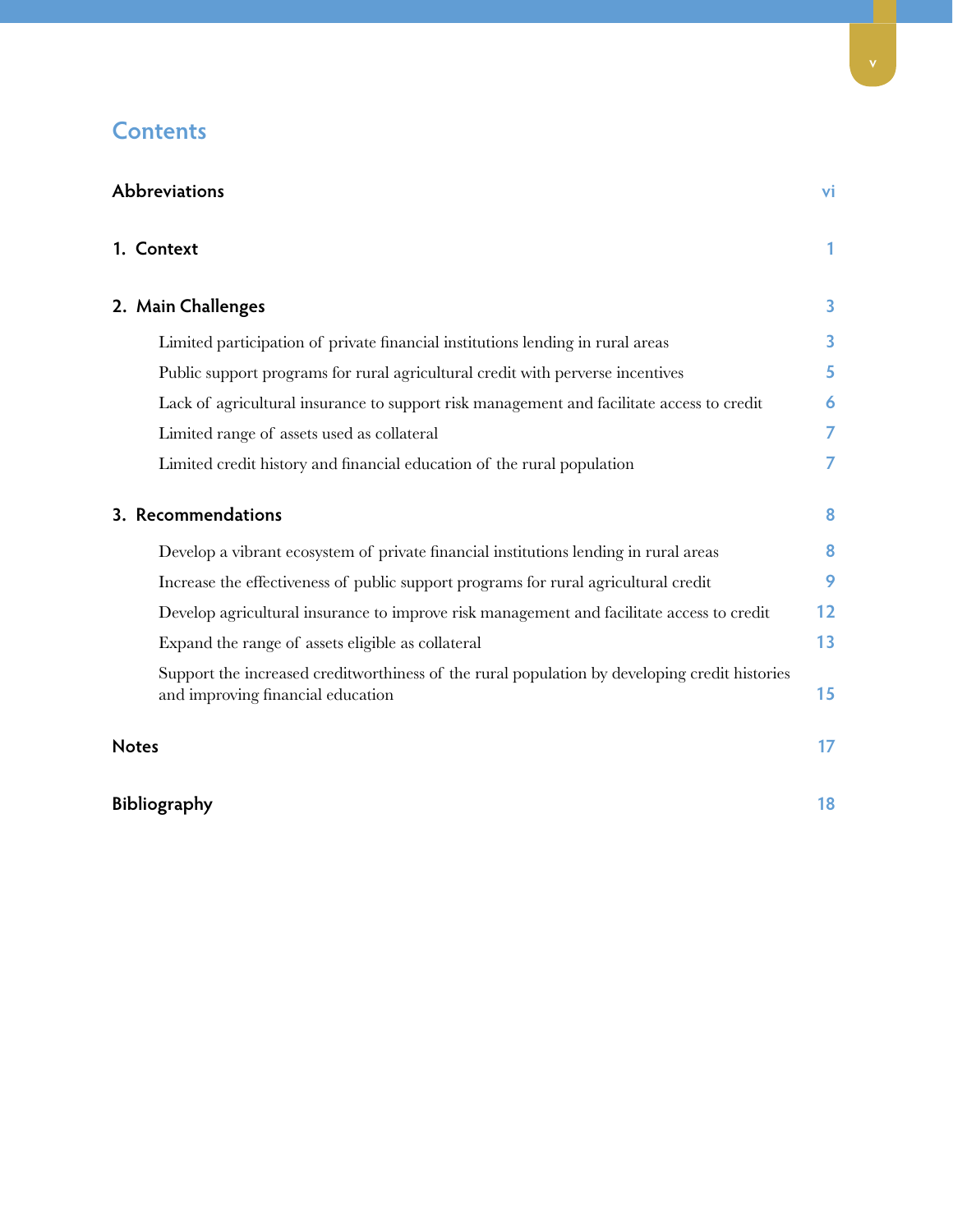# <span id="page-5-0"></span>**Abbreviations**

| <b>BAC</b>     | Banco Agrario de Colombia        | <b>SEDPE</b> | sociedad especializada en depósitos y pagos |
|----------------|----------------------------------|--------------|---------------------------------------------|
|                | (Agricultural Bank of Colombia)  |              | electrónicos (company specializing in       |
| <b>BMC</b>     | Bolsa Mercantil de Colombia      |              | deposits and electronic payments)           |
|                | (Colombian Agricultural          | <b>SES</b>   | Superintendencia de Entidades               |
|                | Commodity Exchange)              |              | Solidarias (Superintendence of              |
| <b>FAG</b>     | Fondo Agropecuario de Garantías  |              | Cooperative Institutions)                   |
|                | (Public Credit Guarantee System) | <b>SFC</b>   | Superintendencia Financiera de              |
| <b>FINAGRO</b> | Fondo para el Financiamiento del |              | Colombia (Financial Superinten-             |
|                | Sector Agropecuario (Financing   |              | dence of Colombia)                          |
|                | Fund for Agriculture)            | TDA          | titulo de desarrollo agropecuario (certif-  |
| <b>GDP</b>     | gross domestic product           |              | icate of agricultural development)          |
| <b>NGO</b>     | nongovernmental organization     | VAT          | value-added tax                             |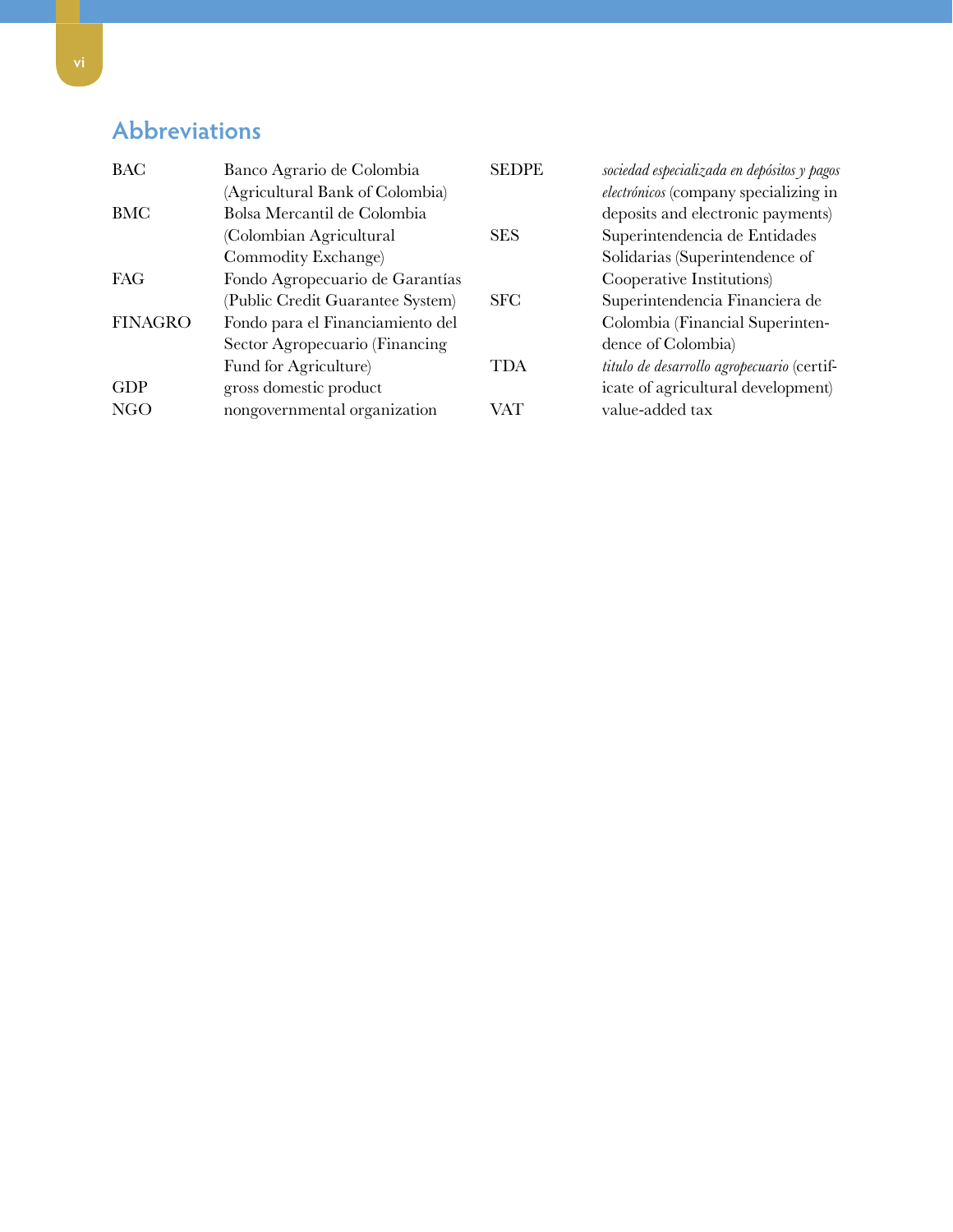#### <span id="page-6-0"></span>**1. Context**

**The purpose of this note is to provide policy recommendations to improve access to credit for rural populations and small agricultural producers under financially sustainable schemes.**<sup>1</sup> Improving access to finance for these two groups is essential in reducing poverty and inequality, and in supporting a sustainable Colombian peace process for economic development. The ability of agricultural producers and rural households and firms to make long-term investments, take risks, and create stable income streams is shaped by available financial products and services. When financial services are limited, participants in the rural economy may have to forgo valuable investment and income-generating activities and suffer the consequences of irregular consumption activities.

**As in much of Latin America, borrowing in rural areas of Colombia remains limited.** Almost a quarter (24 percent) of the Colombian population lives in rural areas (World Bank 2014). According to 2014 data collected through the Global Findex  $\text{survey,}^2$  13 percent of adults living in rural areas borrowed money from a formal financial institution—the same level as in 2010 (figure 1a). This level of formal rural borrowing is also found in Brazil, and is similar to the average of 11 percent found throughout the Latin America and Caribbean region. It is, however, below the level reported by Findex for Colombians in urban areas (17 percent). Five percent of Colombian rural adults reported borrowing from informal money lenders.

**Although the agricultural sector remains an important source of employment, agricultural credit is a small fraction of the commercial credit provided in Colombia.** The agricultural sector's share of Colombia's gross domestic product (GDP) has been declining over the past two decades and accounted for 6.7 percent of value added GDP in 2014, having steadily declined over the last two decades. Nonetheless, it employs 16.97 percent of the Colombian population (World Bank 2014). Credit to the agricultural sector represented 7.3 percent of total credit issued by regulated financial institutions in Colombia; this percentage has ranged from 6.8 percent to 7.7 percent between 2002 and 2013 (DNP 2015).



#### **FIGURE 1: International comparison of rural credit**

*Sources:* Global Findex database 2014; Colombian data—National Planning Department and Banco de la Republica/FINAGRO calculations; Latin American data—Trujillo and Navajas 2014.

*Note:* OECD = Organisation for Economic Co-operation and Development.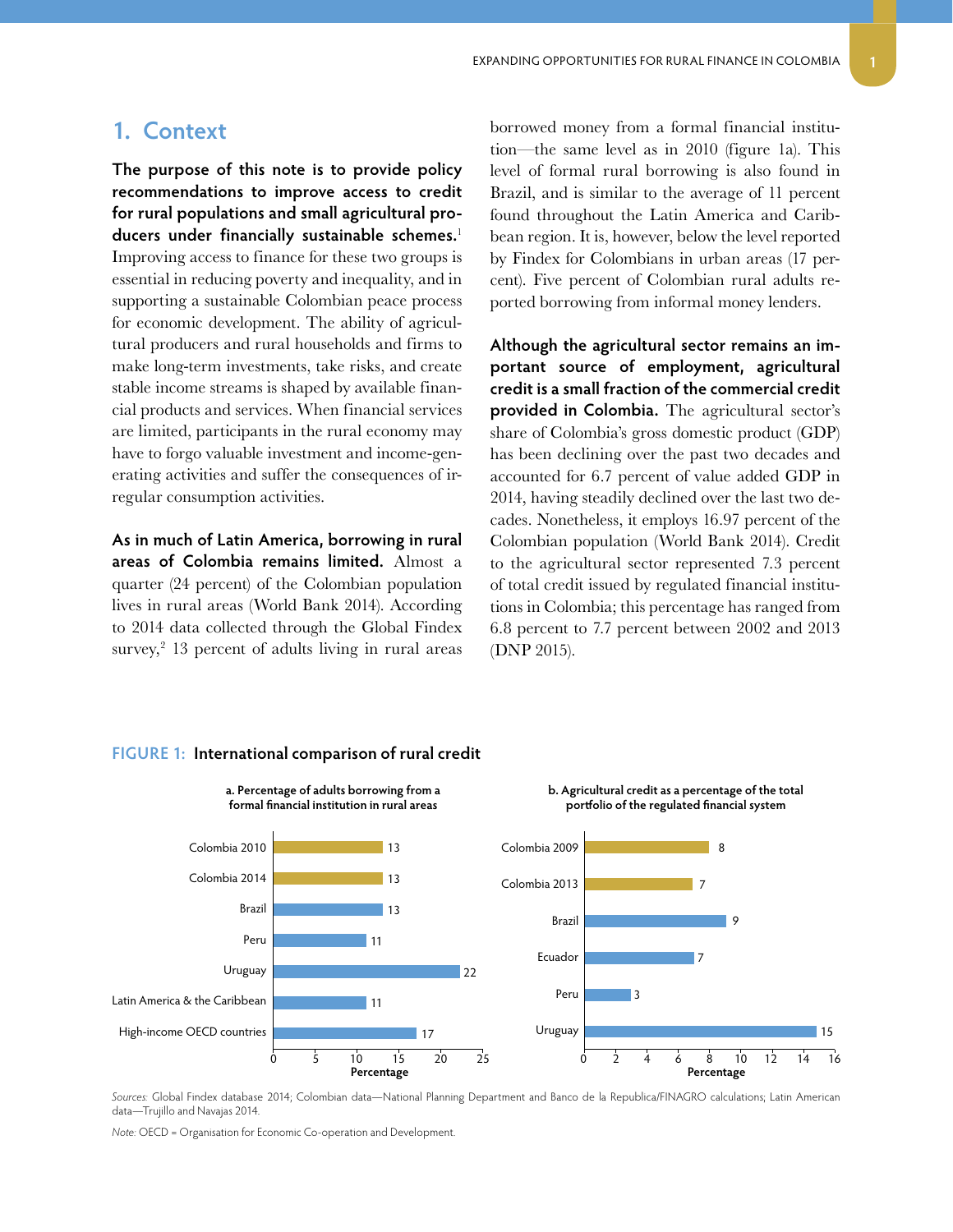**The share of agricultural credit in Colombia is below levels observed in other countries in the region.** Colombia's agricultural credit as a share of the country's total credit portfolio (7.3 percent) is below the levels observed in other countries in the region (figure 1b), including Brazil (8.5 percent) and Uruguay (14.5 percent) (Trujillo and Navajas 2014). Agricultural credit as a share of agricultural GDP has increased from 11 percent in 2000 to 32 percent in 2013, but is still below the 40 percent ratio of bank credit to GDP. Moreover, most of the increase in agricultural credit has been provided to medium-size and large producers; small producers still face substantial problems in accessing credit. Some estimates suggest that over 75 percent of small agricultural producers lack access to formal credit (Marulanda Consultores 2013).

**Inhabitants of urban municipalities have 4.5 times as many physical access points to financial institutions as their rural counterparts.** Physical access points include traditional bank branches, automated teller machines (ATMs), and third-party agents (*corresponsales*) such as retail stores or gas stations that execute basic transactions on behalf of a financial institution. Although the number of physical access points has tripled in Colombia since 2009, at the end of 2013, just 27 percent of all bank branches and 18 percent of all *corresponsales* in Colombia were in rural areas. All Colombian municipalities now have some form of financial institution presence, either a branch or a *corresponsale*; the latter, however, tend to serve remote areas and primarily provide payment and collection services rather than credit underwriting.

**Colombian commercial banks have limited credit volume in rural areas, concentrating their lending activities on more profitable urban populations.** As of end December 2013, 97 percent of the commercial credit portfolio balance, 94 percent of consumer credit, and 94 percent of housing-related credit were provided to urban areas with more than 100,000 inhabitants. Only Colombia's microcredit portfolio is more diversified, with 13 percent in areas with populations of fewer than 10,000 inhabitants, 38 percent in cities of up

to 50,000 inhabitants, and 39 percent in cities with more than 100,000 inhabitants (SFC and Banca de las Oportunidades 2013). A combination of factors—including the lower income level of the rural population, lack of expertise in lending to small agricultural producers, and security concerns in some areas—explain these location patterns.

**Substantial opportunity exists to develop microcredit in Colombia.** Accounting for only 3 percent of the total credit provided by formal financial institutions as of December 2014 (Banco de la Republica 2015), microcredit is underdeveloped in Colombia. In comparison, microcredit accounts for 4.6 percent, 5.5 percent, and 10.1 percent of total credit in Peru, Mexico, and Ecuador, respectively (Trujillo and Navajas 2014). Although there are approximately 104 microcredit institutions in Colombia, the microcredit sector is highly concentrated in a few large institutions. Although relatively small in outreach and volume in rural areas, two nongovernmental organizations (NGOs) that provided microcredit services—Banca Mia and Fundación Mundo Mujer Popayan—have transformed themselves into commercial banks in order to access cheaper deposit funding. As in other Latin American countries, there is a usury rate on microcredit (52 percent as of March 2015). Colombia's microcredit portfolio expanded by 5.6 percent in 2014; this rate was slower than that for prior years and below the growth rate of the overall credit portfolio (Banco de la Republica 2015).

**Deposit warehouses and the Colombian Agricultural Commodity Exchange (Bolsa Mercantil de Colombia, BMC) provide funding for agricultural activities, but they are underdeveloped compared to regional peers and serve medium-size and large producers.** Currently there are four deposit warehouses (*almacenes generales de deposito*) supervised by the Financial Superintendence of Colombia (Superintendencia Financiera de Colombia, SFC). They issue certificates of deposit (CDs) and offer credit to producers that store products at the warehouse for more than six months. The BMC offers agricultural producers a platform for funding options through the sale of crops (spot or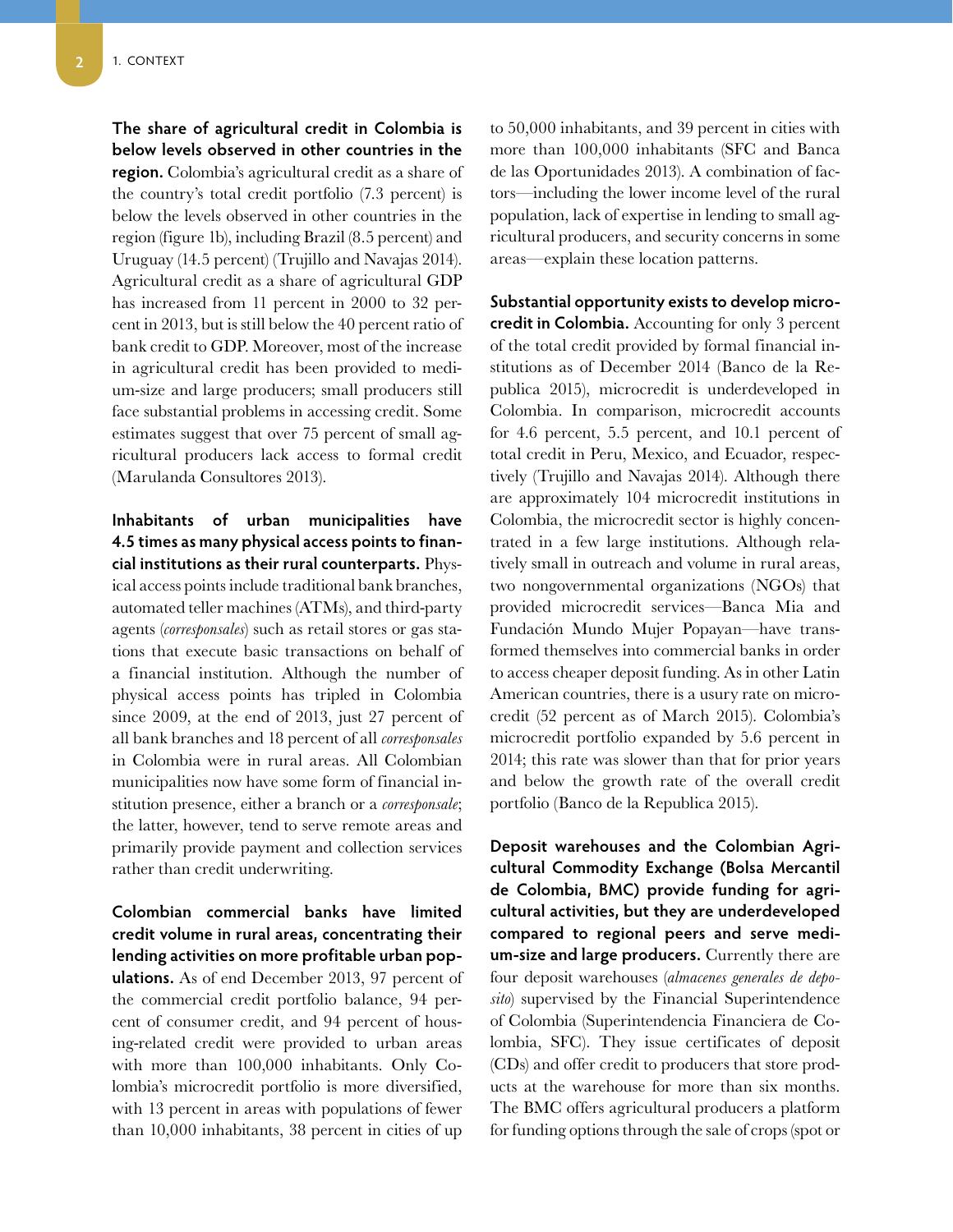<span id="page-8-0"></span>forward) and repurchase agreements for securities issued by the deposit warehouse against products stored there. However, its operations are relatively small, with a transaction volume of US\$2 billion in 2014. While this volume is far lower than that observed in other large Latin American countries, this is partly due to the fact that Colombia does not have a futures market and that other countries have a more large-scale, export-oriented agricultural sector (Arias and Lamas 2012). The BMC is mostly used by producers and sellers of agricultural products to register their sales receipts to defer tax payments. Transaction costs, lack of scale, and lack of information impede its use by small producers.

**Colombia has a relatively developed insurance sector compared to other Latin American countries, but agricultural insurance has limited outreach and coverage.** In 2013, just 1.4 percent of cultivated land was insured despite government subsidies and reduced value-added tax  $(VAT);$ <sup>3</sup> in comparison, 8 percent of cultivated land is insured in Brazil and 27 percent in Mexico. In Colombia, the main items insured in the primary sector are banana, corn, forest plantations, and rice. The supply of insurance products is expanding: in 2014, three insurance companies offered some type of agricultural insurance product compared to only one company in 2011. Premium values for agricultural insurance nearly tripled between December 2011 and 2014; subsidies covered 67.4 percent of the total cost in 2014 (Fasecolda 2014).

**Overall use of mobile- and Internet-based payment financial products remains low in rural Colombia.** According to 2014 Findex survey data, just 2 percent of Colombian adults report using "mobile banking," defined as a mobile platform for making transactions from an account at a financial institution. Use of mobile money products—including DD DEDO, DaviPlata, Ahorro a la Mano, and Transfer—are similarly reported by just 2 percent of adults. Only 6 percent of adults in rural areas report having used the Internet to pay bills or make purchases in the past year. These trends are not markedly different from those in the rest of the region.

### **2. Main Challenges**

Despite Colombia's status as a middle-income country with a relatively sophisticated financial sector, its challenges in rural finance echo those of most developing countries. This section outlines five key issues Colombia will need to address related to its supply of financial services, its public policies, and the ability of the general population to access financial services.

#### *Limited participation of private financial institutions lending in rural areas*

**Although private commercial banks operate most of the agents in rural areas, the Banco Agrario de Colombia (BAC), cooperatives, and NGOs operate most of the branches through which credit is provided.** As shown in figures 2a and 2b, private banks and the BAC, the public agricultural development bank of Colombia, have the majority of traditional branches in rural areas (65 percent); private banks also have the vast majority of agents in rural areas (81 percent). Although far more limited in outreach than the banks, the approximately 3,600 member-only cooperatives overseen by the Superintendence of Cooperative Institutions (Superintendencia de Entidades Solidarias, SES) have 15 percent of the branches in rural areas. Credit NGOs have 51 percent of their branches in rural areas; these entities are not permitted to use agents (SFC and Banca de las Oportunidades 2013).

**The BAC is the sole provider of financial services in many rural communities and the dominant source of rural credit for small producers.** The BAC is the 15th largest bank in terms of assets and the largest in terms of number of offices (SFC and Banca de las Oportunidades 2013), with 742 branches currently in operation. At least 70 percent of the BAC's bank loan portfolio must be granted to rural, agriculture, livestock, forest product or fishery (primary sector) activities, or to agribusiness activities. For this reason, 89 percent of BAC branches are located in rural areas, accounting for over 50 percent of all bank offices in those areas (SFC and Banca de las Oportunidades 2013). In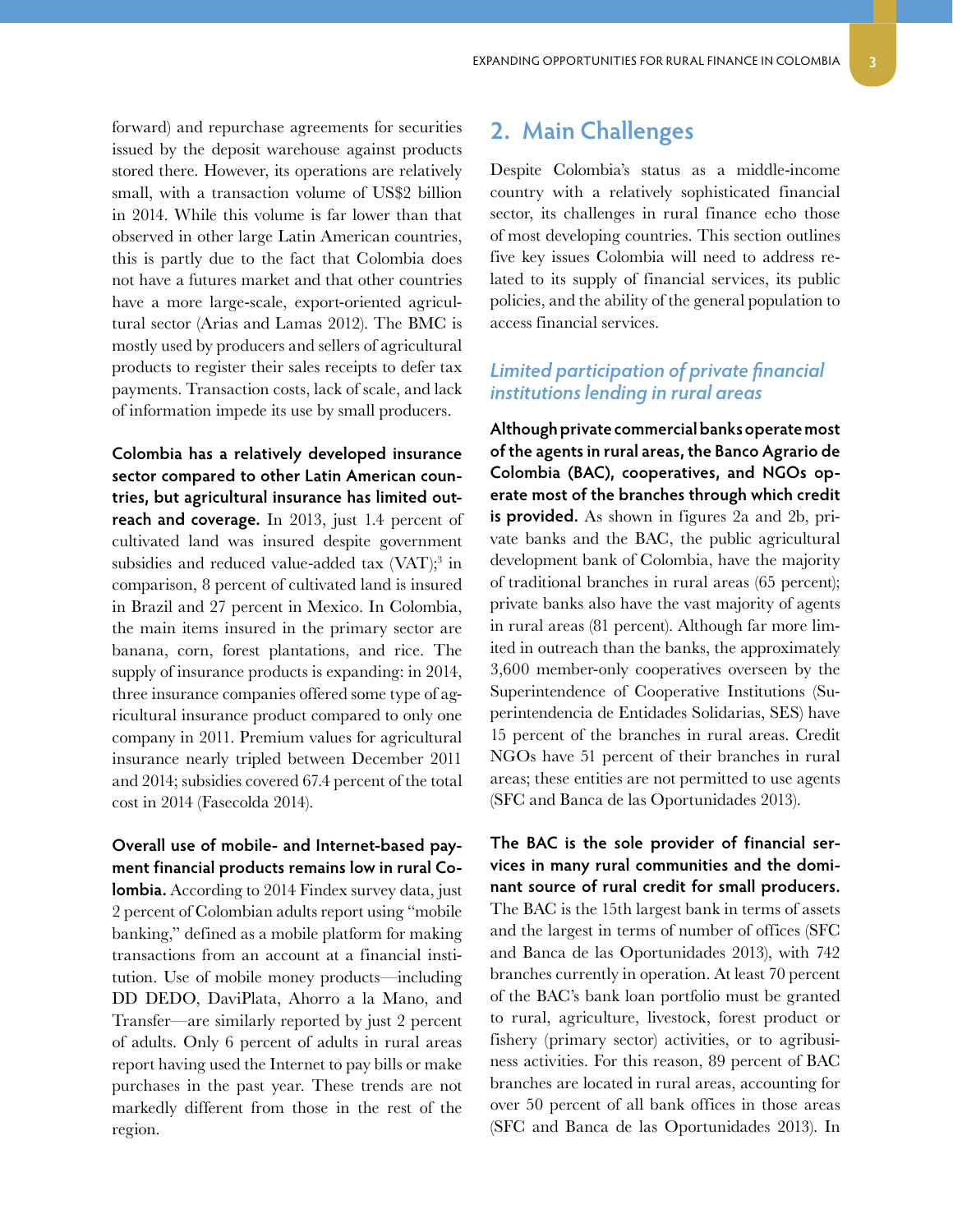

#### **FIGURE 2: Physical presence of financial institutions in rural areas**

*Source:* SFC and Banca de las Oportunidades 2013.

2014, the BAC provided 98 percent of the credit granted by the banking system to small agricultural producers (Marulanda Consultores 2013). At the close of December 2013, 98.8 percent of all microcredit in rural areas was provided by banks (the BAC), 0.8 percent by financing companies, and 0.4 percent by financial cooperatives registered with the SFC (SFC and Banca de las Oportunidades 2013).

**Colombia has a broad range of cooperatives that offer different types of financial services, but the system needs to be strengthened to increase** 

**outreach to rural communities.** Cooperatives in Colombia are subject to different regulatory regimes depending on whether they operate with nonmembers and whether they take deposits (table 1). Nonmembership cooperatives are supervised by the SFC; the remainder are under the purview of the SES. Deposit-taking member cooperatives are subject to prudential requirements under regulation, but enforcement is weak given SES resource constraints. In order to increase their outreach to rural areas, cooperatives need to strengthen their corporate governance and improve their efficiency and risk management procedures.

| Does not take deposits                                                                                                                                                                                                                   | <b>Takes deposits</b>                                                                                                                                                                                  |  |  |  |
|------------------------------------------------------------------------------------------------------------------------------------------------------------------------------------------------------------------------------------------|--------------------------------------------------------------------------------------------------------------------------------------------------------------------------------------------------------|--|--|--|
| • Specialized cooperatives without saving accounts (372)<br>• "Integral" cooperative without savings accounts (119)<br>• Specialized auxiliary institutions (38)<br>• Savings and credit cooperatives (27)<br>• Representative body (26) | • Employee funds (1,490)<br>• Multi-purpose cooperative without saving accounts (1,222)<br>• Associated workers' cooperatives (621)<br>• Mutual associations (156)<br>• Specialized credit union (144) |  |  |  |
| • Public service cooperatives (15)<br>• Economic institutions (12)                                                                                                                                                                       | • Multi-purpose credit union with savings and credit (36)<br>• "Integral" cooperative with savings and credit accounts (6)                                                                             |  |  |  |
| $\cdot$ Undefined (11)                                                                                                                                                                                                                   | • Financial cooperatives (5)                                                                                                                                                                           |  |  |  |

#### **TABLE 1: Types of cooperatives in Colombia**

*Note:* Number of cooperatives are in parentheses. All cooperatives listed offer services to members only, except for financial cooperatives.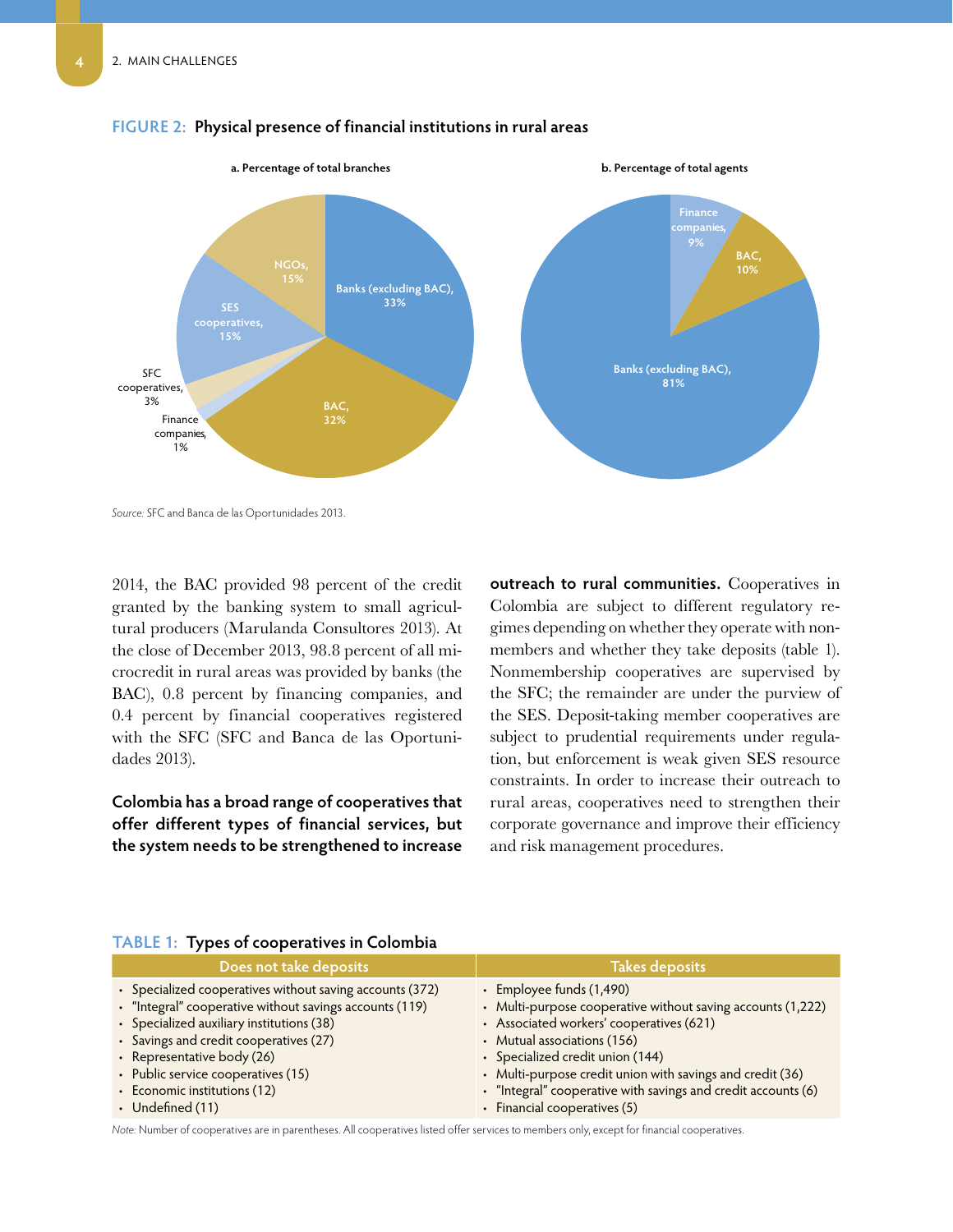<span id="page-10-0"></span>**Other financial intermediaries such as deposit warehouses and the BMC lack the products and network to effectively serve the agricultural sector in an environment where breach of contract has been prevalent.** Deposit warehouse administrators complain about their limited network and strict requirements to obtain credit (UT Econometria Marulanda Consultores 2014). BMC forward products require liquid guarantees on the part of the seller, as contracts tend to be breached when the market price exceeds the forward price. These costs, combined with broker fees, can push forward costs to about 10 percent of the contract value (DNP 2014). Defaults in recent years on some securities transacted by the BMC have affected the institution's standing, even though investors were compensated for their losses by the exchange. Reflecting these and other factors, trading volumes in the BMC have declined dramatically.

#### <span id="page-10-2"></span>*Public support programs for rural agricultural credit with perverse incentives*

**The current system of public support for agricultural rural credit is rather outdated and results in subsidized lending for a small number of producers.**<sup>4</sup> The system includes mandatory investments, credit rate ceilings, and public credit guarantee schemes. Commercial banks, except for the BAC, are obliged to invest a certain percentage of their deposits in certificates of agricultural development (*titulos de desarrollo agropecuario*, TDAs) remunerated at below-market rates. The resources are made available by the Financing Fund for Agriculture (Fondo para el Financiamiento del Sector Agropecuario, FINAGRO), a public second-tier agricultural development bank, to financial institutions for lending to the rural agricultural sector particularly small producers—at subsidized rates. Banks can also lend under the same conditions directly to the sector instead of investing in TDAs, but interest rate ceilings induce commercial banks to ration agricultural rural credit. Public banks partially fill the gap, but at a cost to the public sector (see discussion [below](#page-10-1) on partial credit guarantees), and relatively few producers capture subsidies and credit. In addition, small producers can

access several subsidies granted by the Ministry of Agriculture and other organizations to fund investments (for inputs, commercialization, adoption of technologies, etc.), and are often targeted at specific value chains. However, these subsidies are infrequently linked with credit initiatives, leaving recipients less well positioned to leverage public support.

**The newly created Rural Microcredit Fund (Fondo de Microcrédito Rural) is a step in the right direction, but will not eliminate distortions.** The Rural Microcredit Fund provides credits for amounts up to 25 times the monthly minimum wage to finance agricultural and other microenterprise activities in rural areas. Rates are determined by the institutions granting the credit, subject to the microcredit usury rate calculated by the SFC. In contrast to other FINAGRO-managed resources, unregulated financial institutions such as credit cooperatives and microcredit institutions will be able to access the Rural Microcredit Fund. Regulations have not yet been issued that would allow the fund to operate with its seed capital—a relatively small Col\$7.4 billion (US\$2.3 million). However, a decree issued in December 2015 (Number 2370) enables FINAGRO to access additional funding sources (such as grants and loans from national, international, and multilateral organizations) to add to this fund.

**The sustainability of the current public support system is questionable.** Lending to small producers is handled almost exclusively by the BAC, using TDA resources from FINAGRO. However, private banks are reducing their mandatory investments on TDAs (as a share of their deposits) and increasing direct lending to agricultural rural producers—primarily to medium-size and large producers.5 Nevertheless, due to the increase in bank deposits, TDA resources are increasing (albeit less than the demand for those resources), straining FINAGRO's solvency.

<span id="page-10-1"></span>**The public partial credit guarantee fund induces moral hazard and often duplicates coverage provided by agricultural insurance products.** FINAGRO administers the Public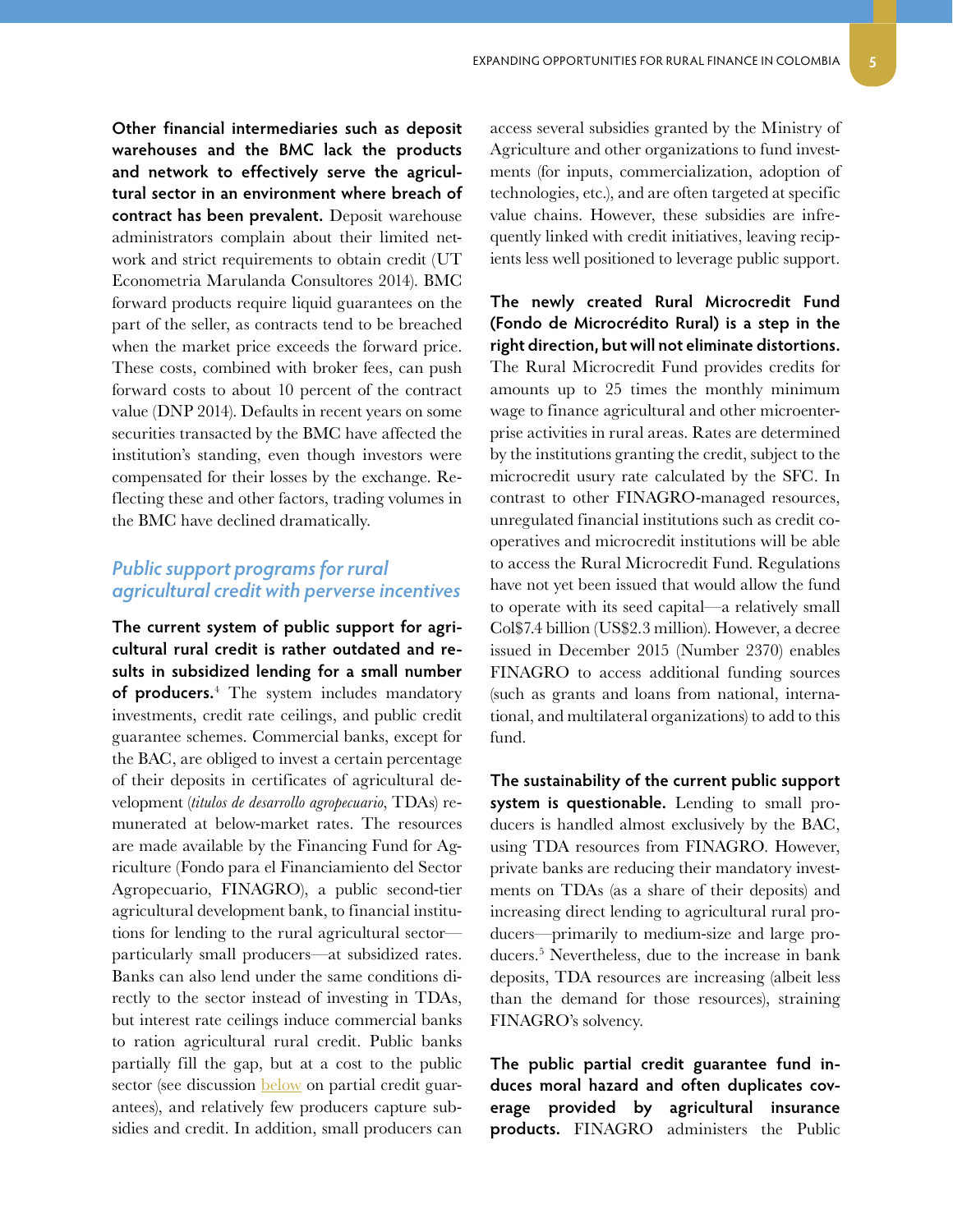<span id="page-11-0"></span>Credit Guarantee System (Fondo Agropecuario de Garantias, FAG). About 97 percent of FAG resources provide guarantees to small producers' credit; this is granted mostly by the BAC, a public entity. In many cases, these guarantees are complemented by additional public credit guarantees provided by subnational governments. This system has reduced incentives for proper credit risk assessment and monitoring by the BAC. In addition, borrowers are aware that their credits are covered by a guarantee—which is misunderstood as insurance—further affecting the payment culture and reducing the demand for agricultural insurance. Default rates in credits guaranteed by the FAG reached 6 percent in 2014. As fees for FAG guarantees are subsidized and do not cover expected losses, the fund is depleting its capital, despite its annual allocation of 25 percent of FINAGRO's earnings.

**The FAG needs reform beyond the recently introduced administrative reforms.** A reform of the FAG introduced in 2014 will prevent use of FAG resources with other credit guarantees and reduce access to resources for institutions with poorly performing portfolios. It will also facilitate guarantee collection and streamline administrative procedures. However, it will not reduce moral hazard behavior on the part of the borrower, and it remains to be seen if the changes will promote financial sustainability.

**The BAC has enormous potential to increase financial service penetration in rural areas given its branch network and low funding costs, but lacks incentives to innovate and largely operates as a government development agency.** The BAC is primarily located in rural areas largely underserved by financial providers. Lack of competition provides access to cheap funding resources through customer deposits. In addition, all judicial deposits have to be placed in the BAC;<sup>6</sup> the bank also has access to inexpensive FINAGRO funds, of which it is the largest user. However, the BAC's securities investments amount to about 46 percent of its total assets, which is well in excess of the average for all private banks (18 percent). Moreover, virtually all the BAC's lending portfolio is covered by credit guarantees, reducing its incentive for effective asset

liability management. The BAC largely limits itself to lending at subsidized rates (particularly for small producers) against guarantees with FINAGRO funds and investing in government securities deposits for which it does not compete. Substantial opportunities for BAC improvement exist in the areas of risk management and corporate governance.

#### *Lack of agricultural insurance to support risk management and facilitate access to credit*

**Compensation provided with fiscal resources to producers in catastrophic events and FAG coverage limit demand for agricultural insurance.** Natural disasters are the second largest source of contingent liabilities in Colombia, with annual losses expected of approximately US\$490 million, or 0.7 percent of the national budget (World Bank 2013). Yet catastrophic risk management products are still relatively limited in Colombia. The government spends substantial resources on payouts after disasters rather than on financial products to mitigate and transfer risk before disasters. As discussed earlier, the FAG provides coverage for credit losses, including in the event of crop losses due to climate-related events. Thus, banks do not have the incentive to request that borrowers purchase agricultural insurance, and borrowers mistake the credit guarantee (which does not eliminate obligation of repayment) for insurance.

**Developing the supply of agricultural insurance requires government support through the provision of public goods and services.** There is room for improvement in the collection, processing, and availability of agroclimatic and price data; and development of accessible information systems related to weather, prices, and agricultural yields. The relevant data are not yet provided systematically, and agricultural industry groups often have useful historical series on costs, yields, and performance that are not captured centrally or available publicly. The fragmentation of data on weather, agricultural production costs, and yields impedes the proper design and pricing of insurance products. Additionally, comprehensive investments are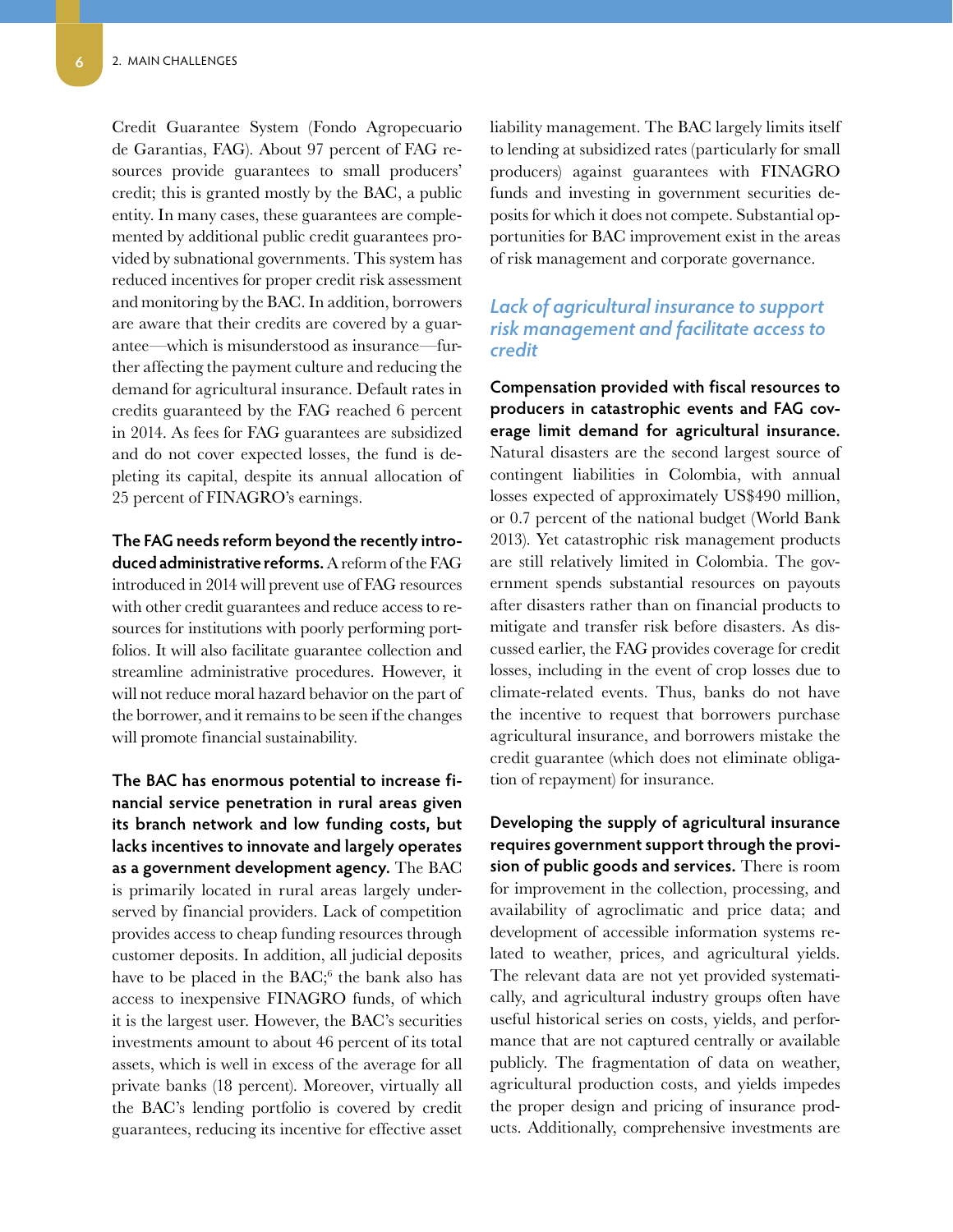<span id="page-12-0"></span>needed in irrigation, gutters, reservoirs, and other public infrastructure that mitigate the impact of climate events.

**The Directorate of Finance and Risk in the Ministry of Agriculture has insufficient staff for analysis.** The directorate is thinly staffed to fulfill an ambitious mandate, and currently staff are primarily focused on supervising agricultural credit and insurance subsidies. Very few human resources are dedicated to work related to risk analysis.

#### *Limited range of assets used as collateral*

**Legal uncertainty regarding land ownership restricts access to finance, especially for medium-size and large agricultural producers which are more likely to receive loans against immovable collateral.** Many rural borrowers do not own the land on which they grow crops. Even when they do own the land, they may have already mortgaged the land to finance its acquisition. In either case, the borrower cannot use the land as collateral to finance its agricultural activities. Moreover, even in cases where the farmer has possession of and rights to the land, the land tenure and titling requirements may be inadequate for financial institutions which consider real estate property unacceptable due to an absence of effective land titling and a lack of clear definition in the legislation and regulations. In such cases, gathering documentation that guarantees the property or rental agreement can be one of the most time-consuming aspects of obtaining credit in rural areas. Rural clients often must travel to regional registry offices to gain access to the required documentation.

**Movable collateral reform has great potential to unlock credit for rural micro, small, and medium-size enterprises, but is not yet being used to its full potential.** Most assets used as collateral by rural producers to secure a loan are movable property. In the past, the use of movable assets was limited due to an antiquated legal framework. The new Colombian secured transactions law, effective March 2014, changed the manner in which security interests in agricultural goods are created

and recorded. Under the new law, rural producers may use present and future goods as collateral for a loan, including farm equipment, crops, livestock, and their proceeds. Once the goods are in transit, are on deposit, or have been sold, rural producers may use documents of title, deposit receipts, accounts receivable, or deposit accounts as security for the original loan; for new disbursement under the loan or line of credit; or to secure an entirely new obligation.

Although the new secured transactions law permits the borrower to finance its entire business/agricultural cycle, banks are only accepting vehicles as movable collateral. And 2015 data from Confecamaras, the Colombian network of chambers of commerce, show that less than 1 percent of the 1.5 million guarantees registered are for an activity supporting agriculture or livestock. Most of the collateral registered are vehicles, which were already being used to secure loans and thus are not triggering much new lending.

**Uncertainty exists regarding the enforcement system in case of default, because it has not yet been tested in court.** Although the recent reform will enable extrajudicial execution of collateral once it is fully implemented, this process could be challenged in court; as such, it does not yet have the confidence of the financial industry. Traditional collateral enforcement remains challenging in both urban and rural areas. Doing Business data for 2014 show that legal enforcement of collateral takes an average of 1,288 days in Bogota.<sup>7</sup> Subnational Doing Business data available from 2010 show a similarly lengthy period needed to execute contracts in smaller cities such as Pasto, taking up to 1,410 days. Issues of violence, drugs, and cost of traveling to physically isolated places further impede the execution of collateral.

#### *Limited credit history and financial education of the rural population*

**Given the low penetration of mobile- and Internet-based payments in rural Colombia, nearly all bills are paid in cash.** Findex data for 2014 show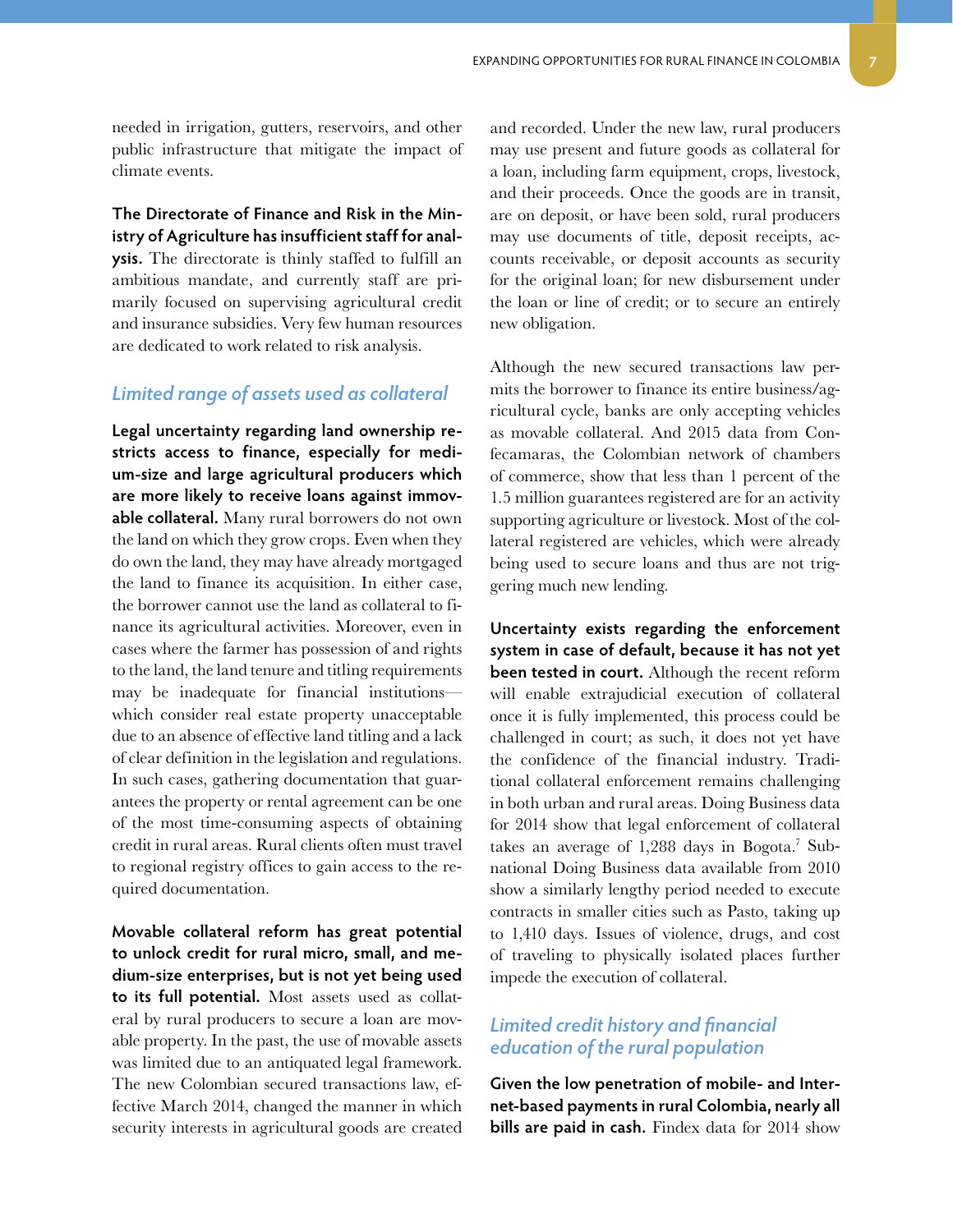<span id="page-13-0"></span>that 99 percent of utility payments were made using cash and just 1 percent through a financial institution, inhibiting the creation of a credit history for much of the population. Just 6 percent of rural adults report having used the Internet to pay bills or make purchases in the past year. The prevalence of cash-based payments in rural areas reduces the information available to develop scoring models and other tools to access credit. A new framework designed for companies specializing in deposits and electronic payments (*sociedades especializadas en depósitos y pagos electrónicos*, SEDPEs) is expected to facilitate financial transactions. However, even with the draft regulation,<sup>8</sup> SEDPEs are not in a position to provide a full range of transactional services (such as payroll) under equivalent conditions to those for other financial institutions due to distortions produced by the financial transactions tax (gravamen a los movimientos financieros, GMF). This tax applies to both banks and SEDPEs, but the latter are required to move money out of the wholesale SEDPE system in order to use it for anything else (payroll, for example), constituting an additional taxable step banks are not obligated to take.

**Deficiencies in the financial capabilities of the Colombian population hamper demand for financial services and decision making on financial products.** In addition to being less likely to use certain financial products, those who live in rural areas are, according to data from the 2012 World Bank–Government of Colombia Financial Capability Survey, much less likely to engage in detailed financial planning behaviors than those who live in urban areas: 44 percent versus 62 percent (Reddy, Bruhn, and Tan 2013). Rural residents had slightly weaker skills in basic numeracy, less understanding of the time value of money, and were less able to calculate simple and compound interest rates. Only 24 percent of rural respondents reported being taught by someone (a parent, relative, teacher, etc.) to manage their money as opposed to 36 percent of urban respondents. And a 2015 survey of micro, small, and medium-size enterprises found self-exclusion to be the main reason cited for not utilizing formal credit (Banca de las Oportunidades and SFC 2015).

**Geographic dispersion, long distances, and low population density increase the costs of traditional financial education in rural areas.** Although the youth population can be taught financial education in schools, the cost of providing training to adults in a formal classroom environment is prohibitive, particularly in rural areas. Technological advances could be harnessed to provide financial education in a cost-effective manner.

#### **3. Recommendations**

Policy recommendations to address the challenges detailed in this section are described below and summarized in table 2 on [p. 16.](#page-21-0)

#### *Develop a vibrant ecosystem of private financial institutions lending in rural areas*

**Promote the transformation of rural cooperatives into a highly integrated federated network that operates as a rural cooperative bank system and is regulated prudentially by the SFC.** Financial authorities could identify cooperative institutions, or an association of cooperative institutions, with a strong rural presence that share a common vision and willingness to associate with other institutions. The ultimate goal would be to establish an organization like the Dutch Rabobank or the Brazilian Sicredi network. Box 1 on p. 10 describes different models of government support for creating financial cooperative networks.

**Establish a program to support the transformation of nonregulated institutions into prudentially regulated ones.** Currently, there are no public programs to support the transformation of credit cooperatives or microfinance institutions into credit and savings cooperatives. Banca de las Oportunidades only works with regulated institutions. The Rural Microcredit Fund managed by FINAGRO could be a useful tool in this regard if granted sufficient budget for technical assistance activities to these institutions to obtain borrowing accreditation. FINAGRO could also look into developing a technological platform for use with these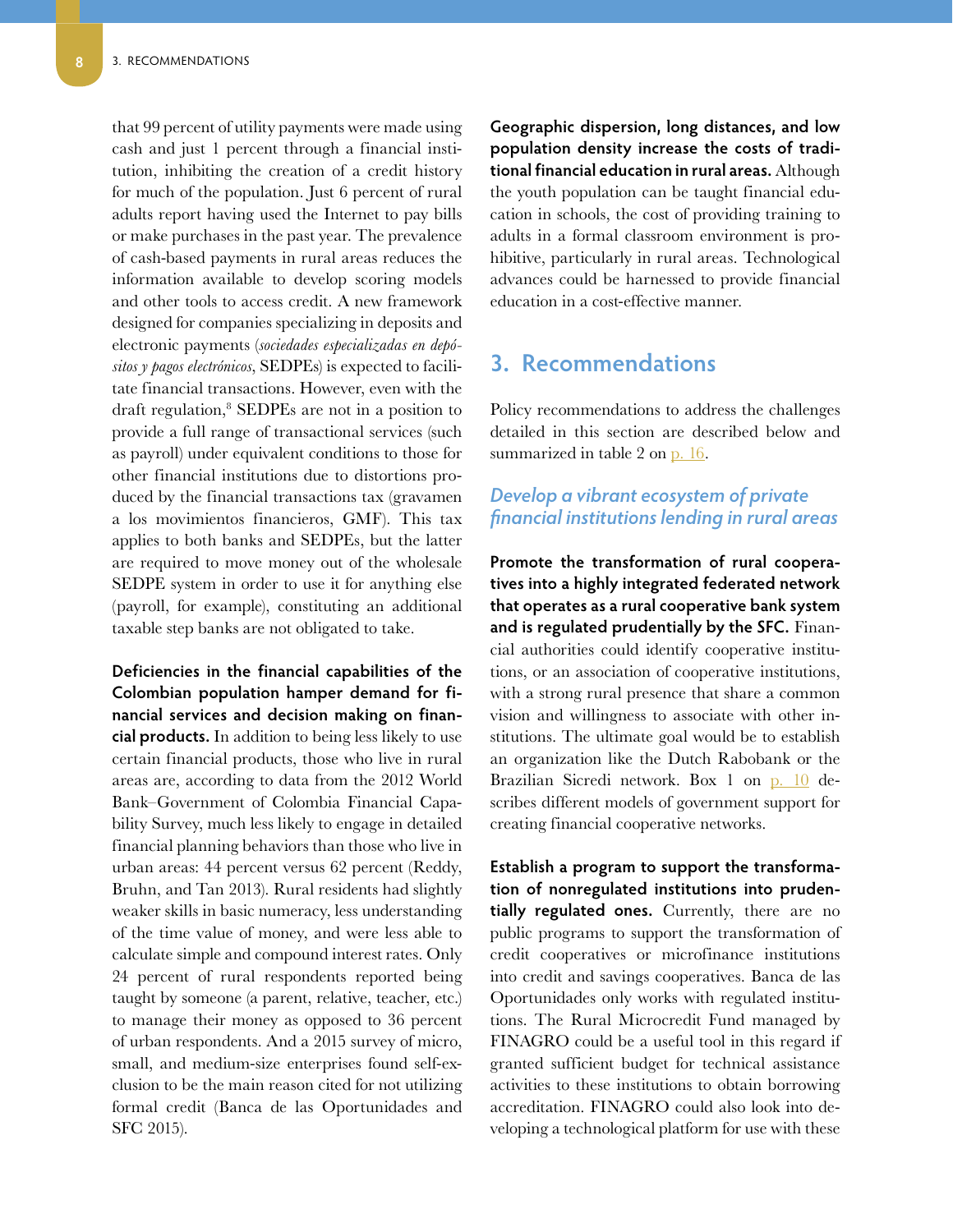<span id="page-14-0"></span>institutions. The BAC could provide funding on a second-tier basis to institutions receiving technical assistance with a view to supporting their expansion.

**Provide regulatory incentives to the transformation of institutions supervised by the SFC.** To ensure overall financial stability, particularly within the cooperatives sector, credit cooperatives exceeding a certain asset size should be supervised by the SFC. Currently, some credit cooperatives supervised by the SES are larger than the small banks subject to the stricter regimen of SFC supervision. While these cooperatives only take resources from members and not from the public, the distinction between a depositor and a member is not always clear to the public. At a minimum, an auxiliary supervisory advisory model could be designed under which the SFC supervises cooperatives on behalf of the SES, with standards in line with those applying to banks. Concurrently, the deposit insurance coverage for these cooperatives could be increased to the same level as for banks.<sup>9</sup>

**Improve the range and quality of services provided by the BMC, including attracting noted international investors.** Initially, the BMC could concentrate its efforts on developing deeper spot and forward markets before venturing into the development of new products. To that end, the BMC should expand its commercialization efforts. To reduce broker fees on spot contracts, it could consider creating a license for brokers that do not deal with financial products that has lower capital requirements and is harmonized with the requirements of regional peers. The BMC could also explore replacing current liquid guarantees on forward contracts with future crops registered in the movable collateral registry or other movable guarantees, or an even more flexible approach in which the transacting parties mutually agree on acceptable guarantees. As these markets deepen and trading and BMC profitability increase, the situation could attract international operators and noted investors; these could subsequently transfer know-how and support the development of derivative products.

#### *Increase the effectiveness of public support programs for rural agricultural credit*

**Interest rate ceilings for small agricultural producers should be phased out and substituted with interest rate subsidies to financial institutions or an increase in mandatory TDA investments.** Interest rate ceilings contribute to the current market equilibrium in which few producers get loans at low rates, leaving most of the segment underserved. To provide incentives for private financial institutions to service the segment, these ceilings need to be removed progressively. It is important to ensure that increases in rates are not passed onto the final borrower—and/or that they are accompanied by an increase in the lending supply to the sector—so as to secure political and social support of these reforms.

Introducing a subsidy in lieu of interest rate ceilings for institutions that decide to service the segment would create incentives for private financial institutions to increase the supply of credit. The subsidies could be allocated through auctions depending on the rate charged to the final borrowers. Alternatively, and in the absence of fiscal space to introduce subsidies, mandatory investments on TDAs for lending to small producers could be increased progressively, allocated by FINAGRO through a system of reverse auctions. To help new players interested in lending to the segment access those resources, FINAGRO should set the same limits on lending to credit and savings cooperatives as apply to other public banks.10 Consideration should also be given to allowing FINAGRO to channel resources through microfinance and other nonregulated institutions, as it gains experience in operating with these intermediaries through its Rural Microcredit Fund.

<span id="page-14-1"></span>**Undertake an integral reform of the FAG, migrating it toward a portfolio guarantee scheme and auction-based pricing.** Generous FAG coverage limits the incentives for the BAC to conduct effective credit risk assessment and risk pricing even if interest rate ceilings were removed. Moreover,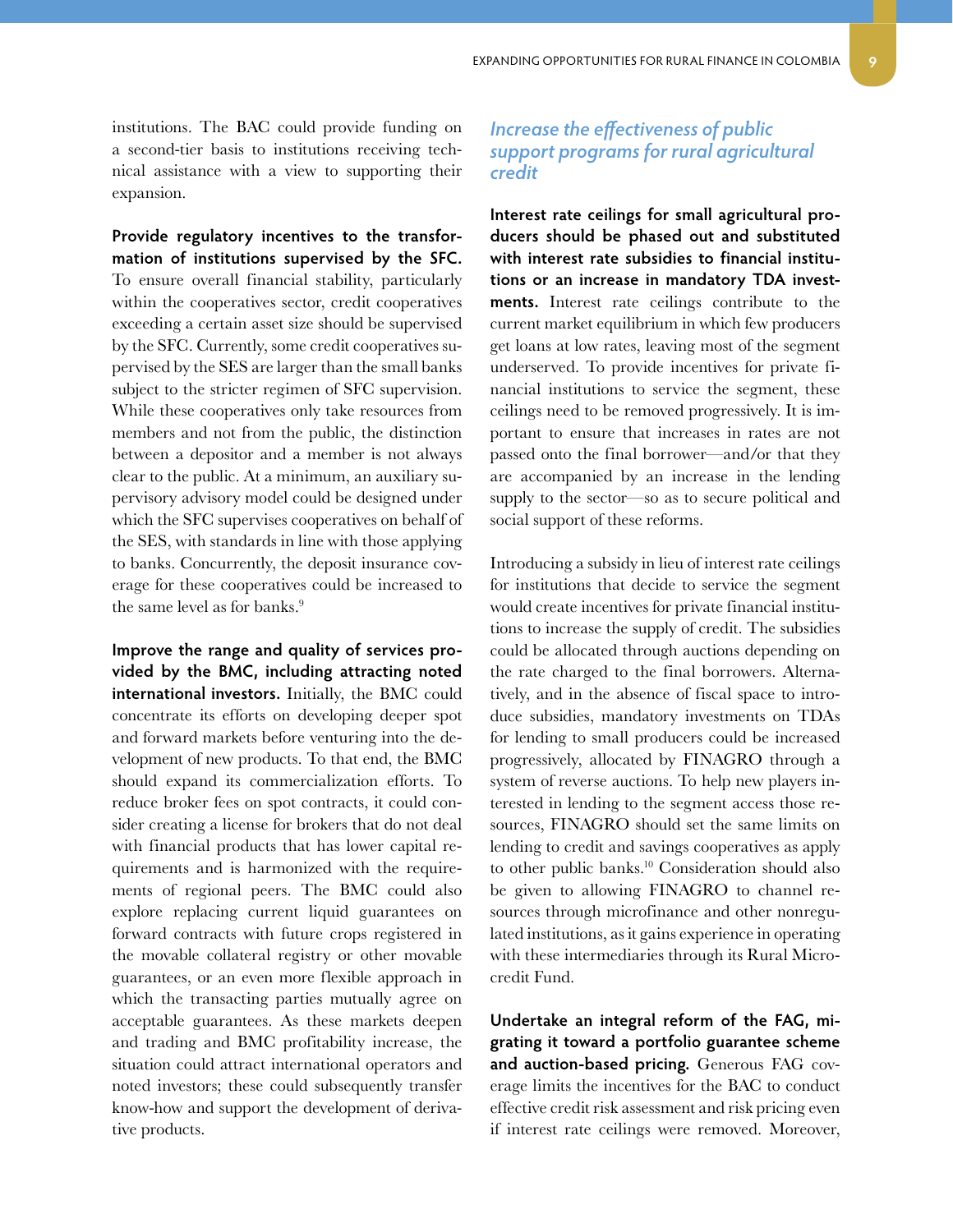#### **BOX 1: Government support for the creation of financial cooperative networks**

Financial cooperatives have adopted different integrative models around the world with the goal of achieving economies of scale that will support viability while offering a wide range of services to customers. Adopted structures range from the **atomized-competitive network model** to the **federated network model**. In the first model, integration is largely limited to shared publicity, lobbying, and representation. Resources are sometimes shared but without centralization. In the federated network model, resources and decisions are centralized, and the customer sees the network as a single entity. The federated network model of organization offers greater advantages to its members than the atomized-competitive model, and most federated financial cooperative networks outperform atomized-competitive networks in terms of stability, financial efficiency, and market penetration (DID 2005). In fact, Rabobank and Desjardins—both federated networks—not only outperform atomized-competitive networks but also commercial banks.

In the federated model, the cooperatives **share resources** and access to support (back office) services provided by a second-tier institution (the federation) which is owned by them. Integration into a network also facilitates **standardization** of operational systems (such as accounting and data processing), policies and norms, products, and the institutional image. Standardization contributes to better performance by promoting comparison among base units. In a federated network, **contractual solidarity binds members** on issues such as the regional area of operation, member size, dues, group borrowing, and cross guarantees. The most integrated networks such as Rabobank appear to be a unified institution.

Federated networks **strengthen governance of their members through internal regulations and strategies**. Network structure is characterized by democratic representation and centralized authority by an apex organization whose roles and responsibilities complement those of the base units. The federation has a surveillance function over its members, and there are established mechanisms for affiliation and disaffiliation. The federation trains, supervises, advises, develops products, and ensures monitoring of the base units. Finally, a federated network of cooperatives often has **shared ownership**

*(continued)*

as rates are liberalized, more players could access FAG guarantees. To limit moral hazard behavior on the part of the borrower and the lender, the FAG should be reformed. Migration toward a scheme under which portfolios of loans—rather than individual loans—to small producers are covered by the guarantee mitigates moral hazard on the part of the borrower. Allocating guarantees through auctions on the basis of the coverage requested and interest rate applied to the borrower would provide incentives to institutions to improve risk assessment and credit collection. For example, Chile's Guarantee Fund for Small Enterprises (Fondo de Garantía

para los Pequeños Empresarios, FOGAPE) auctions guarantees at a fixed cost, letting lenders bid based on the coverage ratio. Mexico's development bank, Nacional Financiera (Nafinsa), which supports small and medium-size enterprises, auctions guarantees under the portfolio approach model.<sup>11</sup>

FAG coverage should also be modified to incentive the use of mobile guarantees and agricultural insurance. For small producers, the current guarantee coverage could be modified to include only loan cancellation in the face of severe adverse weather or catastrophic events that are clearly defined ex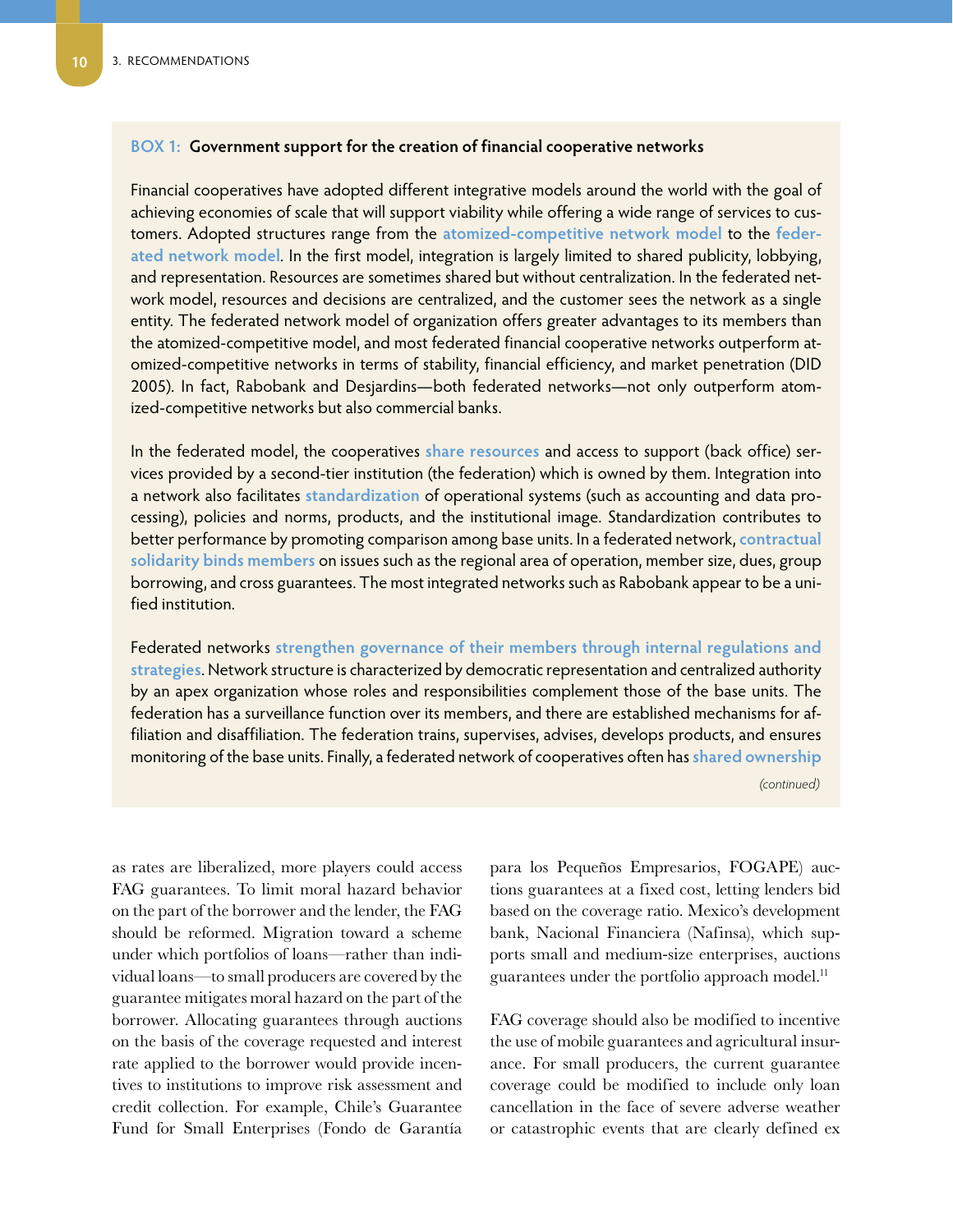#### **BOX 1: Government support for the creation of financial cooperative networks** *(continued)*

in a central agency, a security fund, an insurance firm, or a brokerage that generate products, services, or other inputs which are delivered to members at the base level.

Governments in many countries have actively supported the formation of cooperative networks to foster financial stability and/or maintain financial inclusion in remote areas typically served by small rural providers. In many cases, governments have raised minimum capital requirements for cooperatives to force mergers in the sector with a view to reach scale. They have also introduced differentiated capital requirements for cooperatives in a federated network. For example, in Brazil, the minimum capital requirement for cooperatives is 13 percent, compared to 11 percent for cooperatives in a federated network. Examples of financial cooperative networks created by governments and multilateral donors include the following.

**Albania.** In the late 1990s, Albanian authorities, through a World Bank loan, supported the creation, training, and monitoring of 92 operationally sustainable financial cooperatives and their organization into a network. They also created a second-tier institution owned by the cooperatives—the Albanian Union of Savings and Credit Associations—to provide services to the network, and developed network procedures, governance arrangements, and methodologies. The union's main functions were to train its members, provide funding, and collect and monitor data on behalf of the official supervisor.

**Austria.** In the 1890s, the Austrian government took measures to support the creation of a three-tier cooperative network, Raiffeisen Zentralbank.

**Moldova.** A World Bank loan financed the creation of rural financial cooperatives and a federation of such cooperatives in Moldova in the early 2000s.

**The Netherlands.** In the 1890s, the Dutch government supported the creation of credit cooperatives through subsidies, later changing the policy to provide subsidies to two apex cooperative institutions; these later became Rabobank.

ante. This would ensure that financial institutions have only covered tail risks, providing incentives to use mobile guarantees. On the other hand, for medium-size and large producers, the guarantee could cover only risks other than those arising from weather or catastrophic events, inducing banks to require agricultural insurance to access credit. Authorities could consider subsidizing part of the insurance premium, as is the case in Mexico for certain types of credits.

**Capitalize FINAGRO to increase its ability to catalyze resources to the rural sector.** This would allow FINAGRO to play a role in mobilizing capital market resources similar to that of the National Development Finance Institution (Financiera de Desarrollo Nacional) for infrastructure. FINAGRO's capital is already close to the 10 percent minimum capital requirement currently in place for banks in Colombia. An increase in the mandatory TDA investments as proposed above may not be intermediated by FINAGRO, given current capital constraints. Moreover, with additional capital, FINAGRO could expand its range of products to include enhancements to securitizations of agricultural or microrural credits.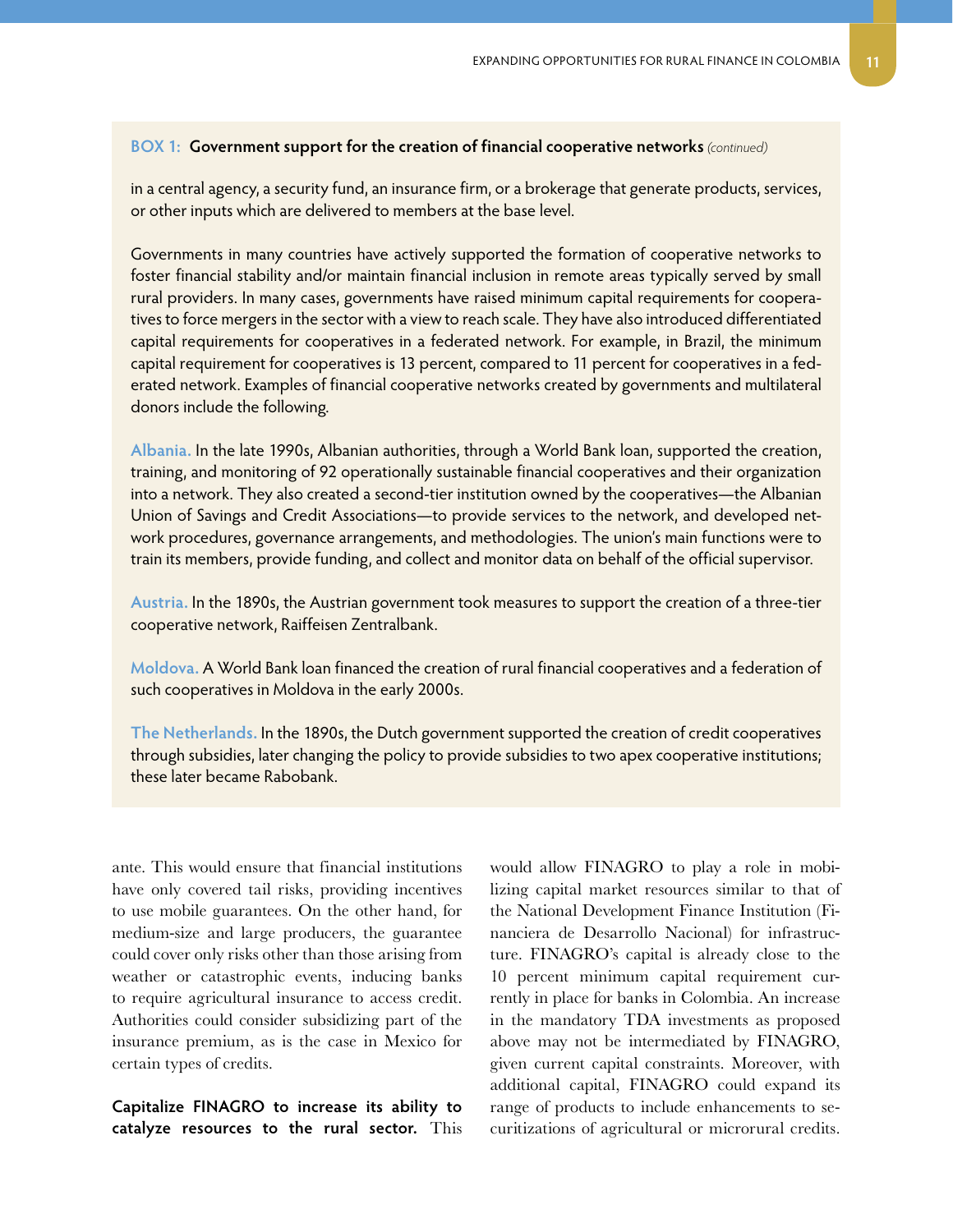<span id="page-17-0"></span>Through securitization, capital market resources could be mobilized to introduce competition to banks and lower interest rates for small producers. And, by providing guarantees to the final investor as opposed to the credit originator, moral hazard could be reduced provided the originator retains the equity tranche of the transaction. Securitization would also allow expanded credit channels to small producers by alleviating capital constraints of credit cooperatives and other small niche players operating in the segment, who would obtain capital relief through portfolio securitization. The World Bank, in a project supported by the Swiss Economic Cooperation and Development Organization (SECO), is working with FINAGRO on piloting one such transaction.

**The BAC needs modernization, which could be supported by new investors with expertise in the sector.** The BAC's corporate governance; credit origination, credit recovery, and second-tier services; and portfolio and market risk management offer substantial opportunities for improvement. The BAC is currently receiving technical assistance in those areas from foreign institutions with substantial expertise in rural lending. However, reform of current agricultural credit policies in the dimensions discussed on  $p. 5$  is needed to provide adequate incentives to the BAC, including by facilitating the entrance of capital from investors. In the context of the current peace process, the experience of Guatemala's Banrural could provide a blueprint for the BAC that would enable it to maintain its rural character and continue its service to marginalized segments while ensuring its financial sustainability (box 2 on  $p. 14$ ).

**Create a technical committee to improve coordination and cooperation between government entities with competencies in rural and agricultural financing.** Several public institutions in Colombia have rural financing responsibilities. While the heads of many of these institutions meet as members of the National Agricultural Credit Commission (Comisión Nacional De Crédito Agropecuario), meetings at the technical level to explain ongoing initiatives and strategies do not occur regularly. Conducting technical meetings could improve coordination of public and private efforts at earlier stages.12

#### *Develop agricultural insurance to improve risk management and facilitate access to credit*

**In addition to reforming the FAG as discussed on [p.](#page-14-1)** 9, the public sector could support the development of agricultural insurance products by developing an improved agricultural information system. In some cases, producer associations and other industry groups have data series on yields and prices for particular crops that could be aggregated with public data for a more complete picture of agricultural performance. Efforts under way by FINAGRO to provide a central clearinghouse for data on agricultural insurance are promising. Uruguay's National System for Agricultural Information (Sistema Nacional de Informacion Agropecuaria) offers a good model in this regard, with a strong regulatory framework to access and secure information, established protocols for inter-institutional coordination, political support to achieve inter-institutional cooperation, and financial support from the national government.

**Improve public sector risk mitigation strategies by adjusting subsidies for insurance.** High insurance prices prevent certain markets from being insured. To reduce these prices, resources should be shifted from subsidies to producers to the provision of public goods that mitigate risks such as drains, reservoirs, and irrigation systems. To further improve the market, a public-private partnership on agricultural insurance should be established, which could provide training to both insurance companies and regulators on issues related to losses and reserves. Also, to enhance the capabilities of the Directorate of Finance and Risk in the Ministry of Agriculture, staff skilled in risk mapping, probability mapping, and agroecological zoning should be hired or trained.

**Make catastrophic insurance available to increase Colombia's financial resilience and**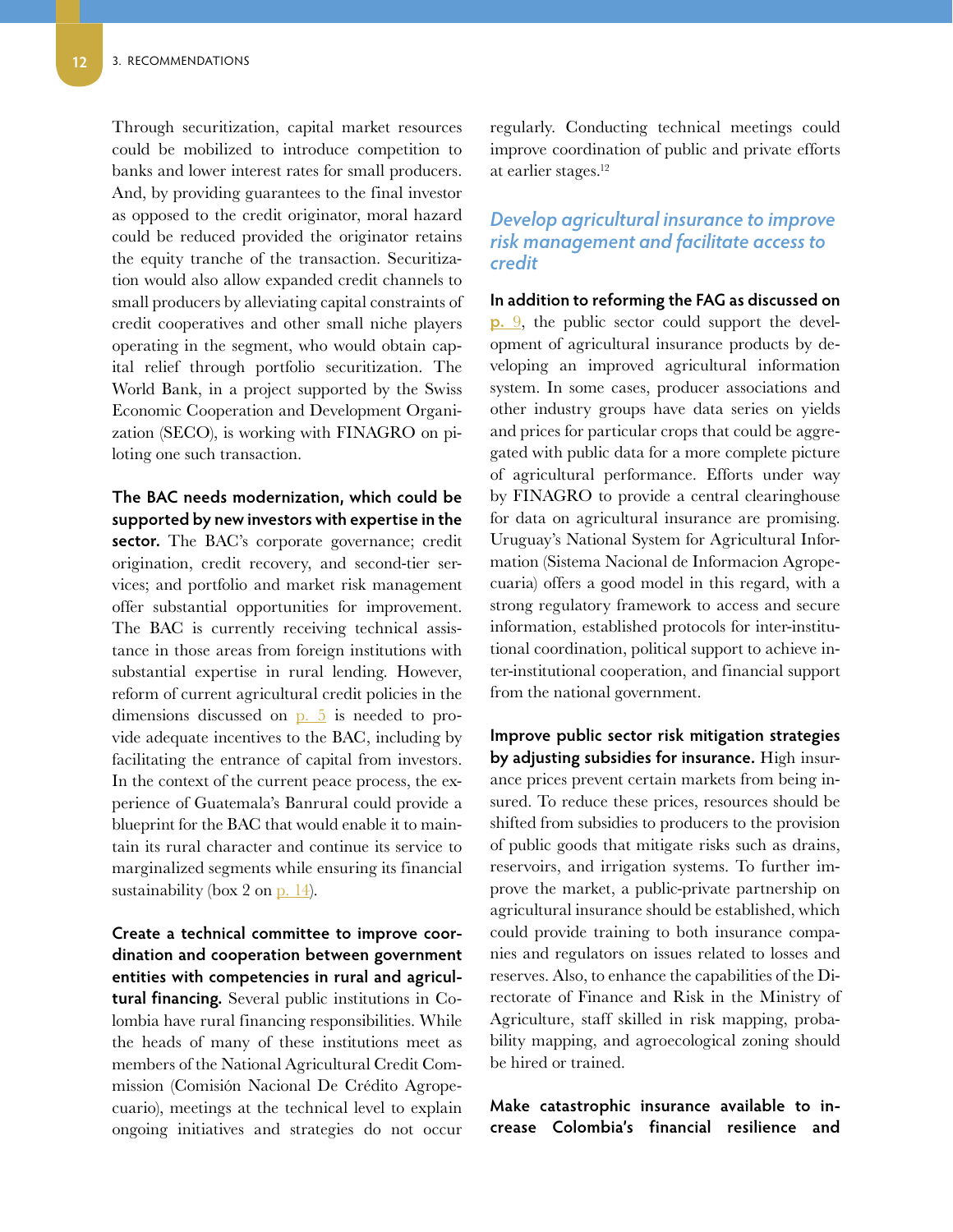#### <span id="page-18-0"></span>**BOX 2: Privatizing agricultural development banks: the case of Banrural, Guatemala**

Banrural S.A. was created in 1998 with the restructuring of the Guatemalan National Agricultural Development Bank (Banco Nacional de Desarrollo Agrícola, Bandesa), a state-owned bank with extensive presence in rural areas and 86 percent of its loan portfolio in the agricultural sector. The transformation from Bandesa to Banrural was part of the modernization process of the Guatemalan state and financial system approved by the Guatemalan Congress in 1997 (Alfaro-Gramajo 2003).

Banrural was established as a joint public-private venture, with 30 percent of its capital provided by the state and 70 percent by the private sector (Alfaro and Alfaro 2010). Its ownership structure was designed to facilitate the active participation of civil society groups involved in the rural sector and with a strong social commitment. Its private shareholders include community groups, cooperatives, and organizations. The bank focuses on providing a wide range of financial services that facilitate productive social, investment, and consumer activities in rural areas, as well as servicing social sectors not traditionally served by the financial system (for example, indigenous groups).

Banrural seeks to foster economic activity in rural areas of the country in a way that is profitable and sustainable for its shareholders, while maintaining a development objective with an entrepreneurial vision. Today it is Guatemala's most profitable bank, and its second largest bank in terms of assets, valued at US\$5.9 billion at the end of 2014 (Superintendencia de Bancos de Guatemala 2015). The bank relies on an extensive network of agents and has over 900 offices serving more than 5.7 million customers around the country; it has recently expanded to Honduras (Banrural [website](http://www.banrural.com.gt/banruralc/default.aspx#)).

Banrural offers a diverse array of products, including microenterprise credit, corporate credit, second-tier lending, and international operations, as well as a number of payment services (water, electricity, telephone). First-tier lending is provided by a specialized microfinance unit, which lends through different methodologies including individual loans, solidarity groups, and communal banks. Other loan products are designed for small and medium-size farmers, consumer needs, and housing renovations and expansions.

**improve fiscal risk management for supporting the rural sector in catastrophic events.** Improving fiscal risk management could provide additional space for some of the reforms proposed in this note. The government should rethink the subsidy to agricultural insurance as a percentage of the premium, and place more of an emphasis on subsidizing the catastrophic layer and focusing on those most vulnerable to natural disasters. A government institution (for example, FINAGRO) could work with the Colombian Federation of Insurance Providers (Federación de Aseguradores Colombianos, Fasecolda) to develop and demonstrate the use of an insurance product to cover

fiscal losses for tail events. Alternatively, the issuance of catastrophe bonds could be explored.13

#### *Expand the range of assets eligible as collateral*

**Explore the feasibility of title insurance.** Title insurance protects an owner's or a lender's financial interest in real property against loss due to title defects. It defends against a lawsuit attacking the title, and reimburses the insured for the actual monetary loss incurred up to the amount covered by the policy. Title insurance was developed in the United States in response to deficiencies in the land titling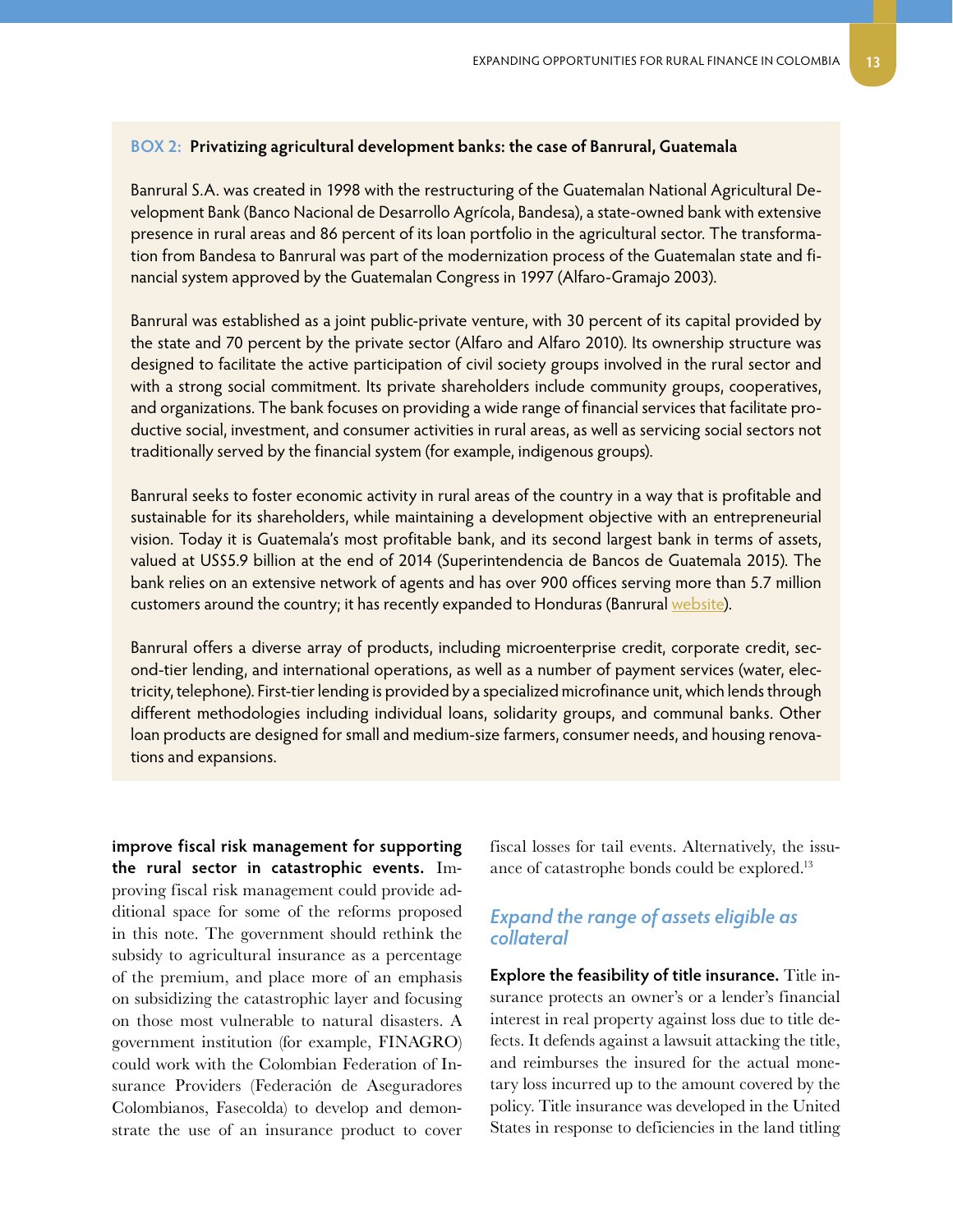system.14 Development of such a product could be explored in Colombia, offering protection on land titles that have reached certain milestones toward establishing property rights. Public resources could offer reinsurance protection to insurers. Title insurance could unleash credit to put such land into production by providing protection of mortgages (box 3 on  $p. 16$ ).

**Finalize the issuance of decrees and regulations supporting movable collateral reform.** Expanding the range of assets that can be used as collateral will be helpful in channeling credit to rural areas, particularly to small rural firms. The decree regulating the enforcement of security interests registered in the movable guarantee registry still needs to be issued. Also, the SFC still has to issue a regulation recognizing movable assets as eligible guarantees and determining the treatment of the guarantee for provisioning requirements. Regulations for provisions could be developed by determining the expected loss by type of guarantee provided for commercial credit, using international experiences, with a haircut, until local data are available. To gather this information, a field could be included in the movable collateral registry with the liquidation value of the guarantee in the event of credit default.

**The BAC could stimulate the use of mobile guarantees by being a first adopter in accepting mobile guarantees other than vehicles.** Banks have been resistant to register guarantees other than automobiles, and the BAC could provide a demonstration effect to other financial institutions by using types of guarantees common in rural areas in a way that improves underwriting processes. The BAC may consider issuing partial credit guarantees,

#### **BOX 3: Land transfer and title insurance**

Where uncertainty exists over land title due to fraud or error, a legal system can protect either the current (innocent) owner or a previous owner who claims the title. The U.S. system generally awards title to the latter in the event of a legitimate claim. Thus, current owners frequently purchase title insurance to provide indemnification in the event of a loss.

Alternatively, a title system could be structured such that, in the event of a claim, the current owner retains title to the land, and the claimant is indemnified. The Torrens system, which has been used in some U.S. states including Massachusetts and Minnesota, is an example of such a system. Under the Torrens system, current owners register their property with the government, at which time an examination of the title is conducted. If no claims are made, title is declared to reside with the owner against all future claims, and a public fund is established from registration fees to be used to compensate legitimate claimants who subsequently appear.

Miceli and Sirmans (1995) maintain that if land transaction costs are low, both systems are equally efficient; but if they are high due to high notary fees and taxes, the Torrens system is more efficient as it allocates land to who values it more.

Several U.S. states have experimented with the Torrens or other title registration systems at one time or another, but most have retreated to title recording under pressure from title insurers. Llewellyn (2008) notes that one Torrens title on a lot in New York City can render the entire block unavailable for large-scale improvement, as no lender will finance the purchase of such a lot because no New York title insurer will guarantee a Torrens title.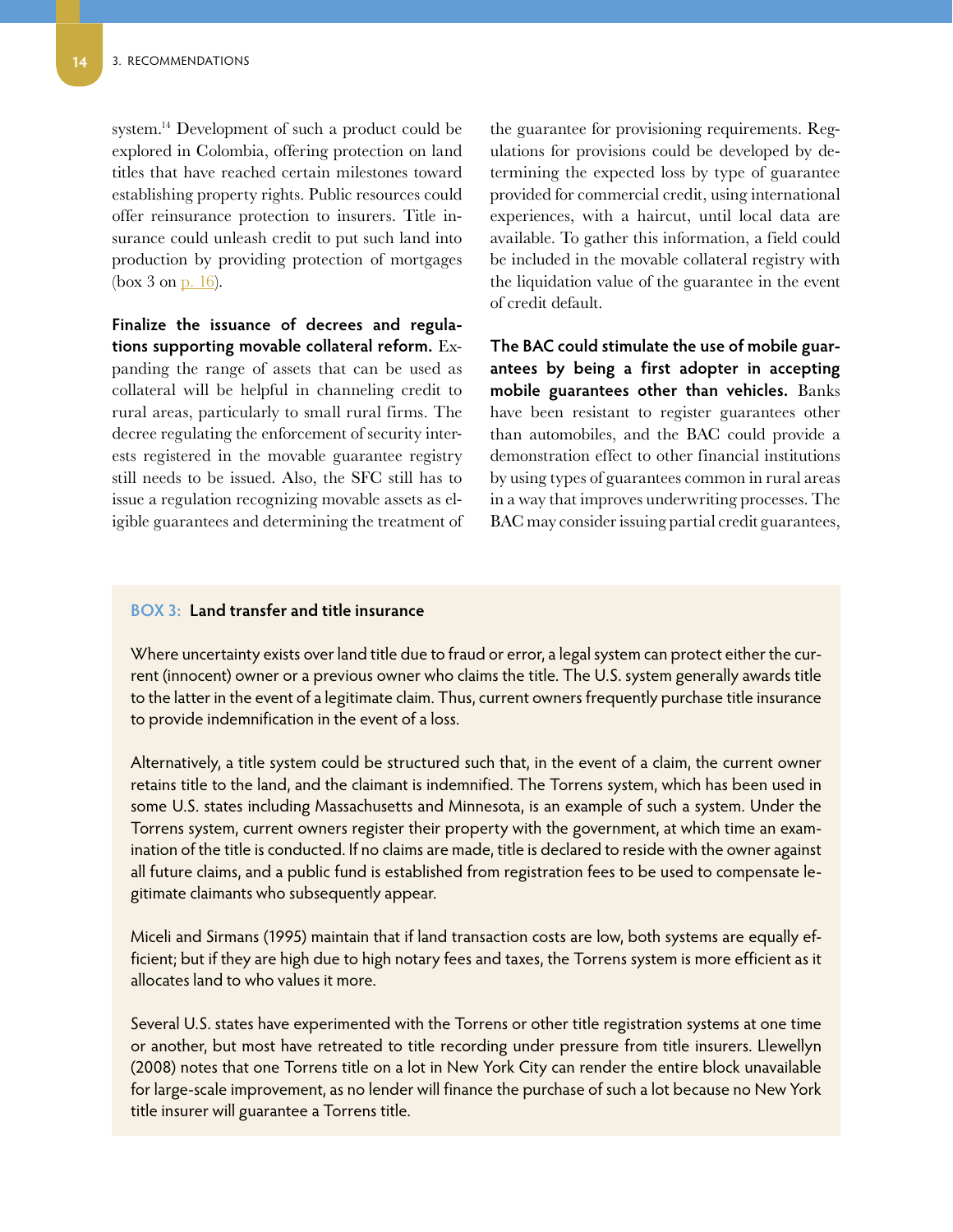<span id="page-20-0"></span>which require that the borrower provide movables as collateral under the new Colombian law. Doing so would allow the BAC to leverage its assets and incentivize the use of the new law. The BAC's pilot efforts would also allow the banking regulator to obtain important information on the functioning of the new system without creating an overall systemic risk for all financial institutions.

#### *Support the increased creditworthiness of the rural population by developing credit histories and improving financial education*

**Introduce a general value-limit exemption for balance and transaction volume for wholesale e-accounts to incentivize the use of electronic payments.** This general exemption, instead of a service line–specific exemption such as the one designed for bill payment collection, would enable SEDPEs to potentially compete with a full range of transactional services—for example, payroll services in rural areas. This change would alleviate regulatory and lobbying efforts that would be required for SEDPEs to provide additional services. It would also level the playing field between SEDPEs and banks, and ideally increase competition for a wider range of services, such as bulk payments, payroll, and business to business (B2B). By so doing, the use of these services among rural populations could be increased, and an alternative credit history for many potential borrowers created. Increased competition from the full participation of SEDPEs is likely to have a positive impact for consumers and fuel innovation and ultimately rural financial inclusion.15

**Increase knowledge of rural youth through school-based financial education.** As the Ministry of Education prepares to pilot national schoolbased financial education programming across several grade levels in Colombia, this presents an

opportunity to strengthen deficiencies in financial planning and financial knowledge that are particularly striking in rural areas. Key competencies and standards defined should include basic financial concepts—such as the time value of money, calculation of interest rates, and portfolio diversification—that are needed in choosing and managing financial products effectively. To improve the pilot's impacts, its effects on key population segments such as rural youth should be rigorously evaluated and the programming adjusted as necessary.

**Colombian authorities and other stakeholders could consider scaling up mass media interventions to disseminate key messages related to financial capability.** Providing educational content for adults in rural areas can be costly. Numerous countries have provided financial education content to adults through media messaging (radio, *telenovelas*, text messages) as well as through entertainment programming, with the goals of increasing knowledge and promoting cultural change. For example, those who viewed financial education messages on debt management provided through a popular South African soap opera had significantly more financial knowledge and were almost twice as likely as those who did not view the soap opera with its educational messages to borrow from formal sources; they were also less likely to gamble (Berg and Zia 2013). Banca de las Oportunidades has been supporting live events with some financial education content using popular entertainment personalities; it could consider supporting a larger-scale intervention through television or radio. In addition, providing content at teachable moments—when people are seeking information about financial decisions (for example, when borrowing for education or for the purchase of a new home, or when preparing for the birth of a child) has been shown to have good effects, although these vary based on recipient characteristics (Doi, McKenzie, and Zia 2012).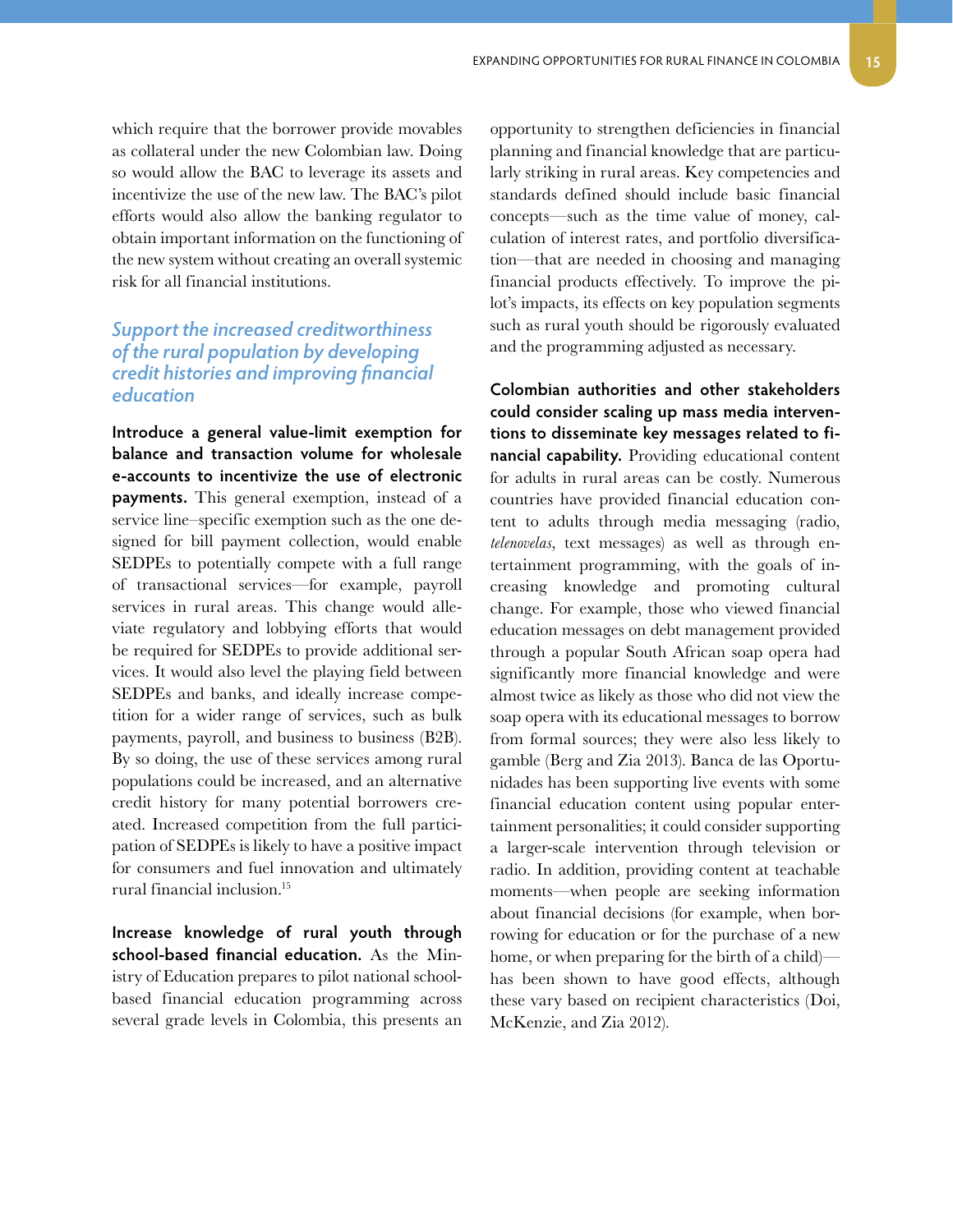| <b>Development</b>                                                                           |                                                                                                                                                                                                                                                                                     | Responsible                                              |                   |             |
|----------------------------------------------------------------------------------------------|-------------------------------------------------------------------------------------------------------------------------------------------------------------------------------------------------------------------------------------------------------------------------------------|----------------------------------------------------------|-------------------|-------------|
| challenge                                                                                    | <b>Recommended policy option</b>                                                                                                                                                                                                                                                    | institution                                              | <b>Time frame</b> | Impact      |
|                                                                                              | • Promote the association and transformation of<br>rural cooperatives into a rural cooperative bank<br>prudentially regulated by the SFC                                                                                                                                            | MHCP (in<br>coordination with<br>SES and SFC)            | Medium term       | High        |
| Develop a vibrant<br>ecosystem of private<br>financial institutions                          | • Develop a program to support the transformation of<br>nonregulated institutions into prudentially regulated<br>ones including through provision of technical<br>assistance and back office services                                                                               | FINAGRO,<br>Banca de las<br>Oportunidades<br><b>MHCP</b> | Medium term       | Medium      |
| lending in rural areas                                                                       | • Transfer supervision of large cooperatives under<br>the SES to the SFC and equalize deposit insurance<br>coverage between cooperatives and banks                                                                                                                                  | <b>MHCP</b>                                              | Medium term       | Medium      |
|                                                                                              | • Improve the range and quality of services provided<br>by the BMC including through attracting reputed<br>international investors                                                                                                                                                  | <b>BMC, MADR</b>                                         | Short term        | Low         |
|                                                                                              | • Phase out interest rate ceilings for small agricultural<br>producers and replace with interest rate subsidies<br>to financial institutions or an increase in mandatory<br><b>TDA</b> investments                                                                                  | MHCP, MADR                                               | Short term        | <b>High</b> |
| Increase the<br>effectiveness of public<br>support programs for<br>rural agricultural credit | • Reform the FAG including (i) moving to a portfolio<br>scheme and pricing base auction, (ii) offering<br>credit enhancements on loan securitizations, and<br>(iii) reducing coverage events to avoid duplication<br>with agricultural insurance and incentive mobile<br>guarantees | MHCP, MADR                                               | Short term        | <b>High</b> |
|                                                                                              | • Capitalize FINAGRO to support new product<br>development and increased role                                                                                                                                                                                                       | MHCP, MADR                                               | Short term        | High        |
|                                                                                              | • Reform the BAC to improve its performance,<br>including changes in ownership structure                                                                                                                                                                                            | MHCP, MADR                                               | Short term        | High        |
|                                                                                              | • Create a technical committee to improve<br>coordination and cooperation among public entities                                                                                                                                                                                     | MHCP, MADR                                               | Medium term       | Low         |
|                                                                                              | • Reform the FAG as previously discussed                                                                                                                                                                                                                                            | MHCP, MADR                                               | Short term        | <b>High</b> |
| Develop agricultural<br>insurance to improve<br>risk management and                          | • Adjust the subsidy to agricultural insurance as a<br>percentage of the premium, to place more of an<br>emphasis on subsidizing the catastrophic layer                                                                                                                             | MHCP, MADR                                               | Medium term       | High        |
| facilitate access to<br>credit                                                               | Develop a central clearinghouse of public and<br>private data to improve risk mitigation                                                                                                                                                                                            | <b>FINAGRO</b>                                           | Short term        | Medium      |
|                                                                                              | Explore the feasibility of developing a land title<br>insurance product                                                                                                                                                                                                             | Fasecolda                                                | Medium term       | <b>High</b> |
| Expand the range<br>of assets eligible as<br>collateral                                      | • Finalize the issuance of decrees and regulations<br>supporting movable collateral reform                                                                                                                                                                                          | SFC, MHCP                                                | Short term        | High        |
|                                                                                              | • Provide a demonstration effect of how movable<br>collateral other than vehicles can be registered                                                                                                                                                                                 | <b>BAC</b>                                               | Medium term       | Medium      |
| Support the increased<br>creditworthiness of                                                 | • Provide a general value-limit exemption from the<br>financial transactions tax for all wholesale e-accounts                                                                                                                                                                       | <b>SFC</b>                                               | Medium term       | Low         |
| the rural population<br>by developing                                                        | Increase financial knowledge of rural youth through<br>$\bullet$<br>school-based financial education                                                                                                                                                                                | Ministry of<br>Education                                 | Medium term       | High        |
| credit histories and<br>improving financial<br>education                                     | • Promote cultural change related to financial<br>products through mass media messaging, such as<br>entertainment education                                                                                                                                                         | Banca de las<br>Oportunidades                            | Medium term       | Medium      |

#### <span id="page-21-0"></span>**TABLE 2: Matrix of recommendations**

*Note:* Fasecolda = Colombian Federation of Insurance Providers (Federación de Aseguradores Colombianos), MADR = Ministry of Agriculture and Rural Development (Ministerio de Agricultura Desarrollo Rural); MHCP = Ministry of Finance and Public Credit (Ministerio de Hacienda y Crédito Público).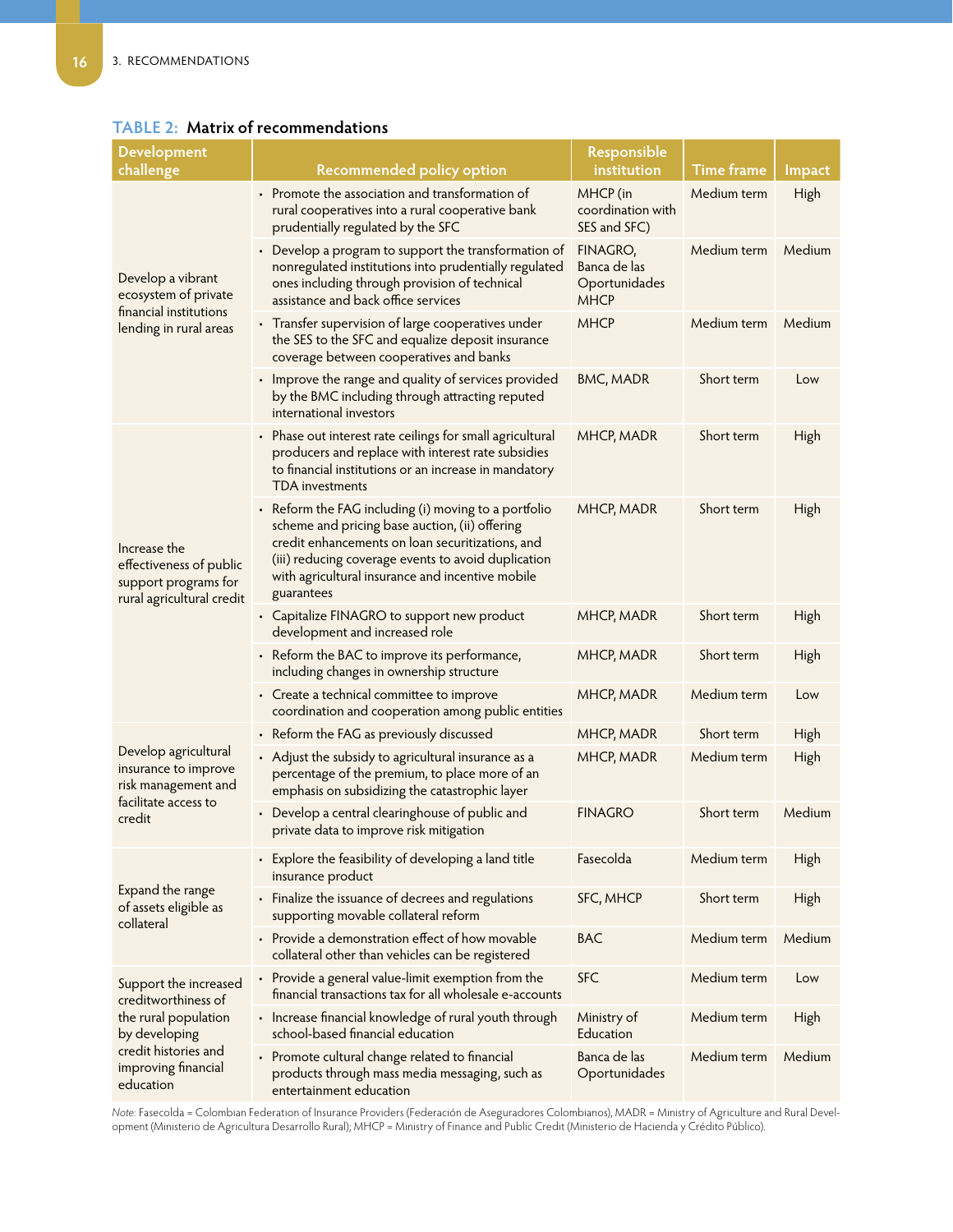#### <span id="page-22-0"></span>**Notes**

- The Colombian statistical authority (Departamento Administrativo Nacional de Estadísticas) defines *rural areas* as having dispersed arrangements of homes and farms and generally lacking the formally named streets, avenues, and public services typically found in urban areas. Colombia defines *small agricultural producers* as individuals whose total assets (including spousal assets) are less than 145 times the monthly minimum wage and are at least 75 percent agricultural, or at least two-thirds of whose income is of agricultural origin.
- <sup>2</sup> Global Findex, [http://www.worldbank.org/en/](http://www.worldbank.org/en/programs/globalfindex) [programs/globalfindex](http://www.worldbank.org/en/programs/globalfindex).
- <sup>3</sup> Government subsidies range from 60 to 80 percent depending on the producer's size and whether it has credit funded by public banks. VAT on insurance premium ranges from 2 to 5 percent, depending on whether the insurance is paid electronically.
- <sup>4</sup> Rural credit as used here refers to *crédito agropecuario rural*, which in Colombia is understood as credit used in the various phases of the production of agriculture, livestock, and fishery goods; their transformation or commercialization; as well as credit for mining, rural tourism, jewelry, and crafts.
- <sup>5</sup> In 1996, 91 percent of agricultural rural credit was granted with TDA resources compared to 26 percent in 2013 (DNP 2014).
- Judicial deposits are those required by judicial order.
- Doing Business, [http://www.doingbusiness.org/data.](http://www.doingbusiness.org/data)
- For the draft SEDPE regulation, see [http://www.](http://www.urf.gov.co/portal/page/portal/URF/ProyectoDecreto/2015/Proyecto%20de%20decreto%20Reglamen) [urf.gov.co/portal/page/portal/URF/Proyecto-](http://www.urf.gov.co/portal/page/portal/URF/ProyectoDecreto/2015/Proyecto%20de%20decreto%20Reglamen)[Decreto/2015/Proyecto%20de%20decreto%20](http://www.urf.gov.co/portal/page/portal/URF/ProyectoDecreto/2015/Proyecto%20de%20decreto%20Reglamen) [Reglamentacion%20SEDPES.pdf](http://www.urf.gov.co/portal/page/portal/URF/ProyectoDecreto/2015/Proyecto%20de%20decreto%20Reglamen).
- <sup>9</sup> A recent World Bank technical assistance engagement with the Cooperative Institutions Guarantee Fund (Fondo de Garantías de Entidades

Cooperativas, FOGACOOP) highlighted that there is scope for the deposit insurance fund to increase deposit insurance coverage and eliminate coinsurance.

- <sup>10</sup> Currently, FINAGRO can only lend credit and savings cooperatives up to 10 percent of the given cooperative's capital. Bancóldex, the public bank supporting exporters, can lend up to 10 percent of its capital to each institution. Regulation to address this situation is currently under consideration.
- <sup>11</sup> See OECD (2013, 30) for a description of allocating guarantees through auctions.
- <sup>12</sup> The commission's membership consists of the agricultural minister, the director of the National Planning Department (Departamento Nacional de Planeación), the manager of the Central Bank (Banco de la Republica), two presidential appointees, and a representative of the financial institutions operating in the agricultural sector. FINAGRO is the commission's technical secretariat.
- <sup>13</sup> Catastrophe bonds transfer the risk of a natural disaster to investors by allowing the issuer to not repay the bond principal if a major natural disaster occurs. The World Bank has developed the MultiCat Program, a bond issuance platform that transfers diversified risk to private investors. Under the program, Mexico issued a four-tranche catastrophe bond (totaling US\$290 million) with a three-year maturity in 2009, which was oversubscribed.
- <sup>14</sup> Title insurance is available in other countries as well—throughout Europe and the Commonwealth, and in Mexico—to U.S. citizens or corporations purchasing property there through U.S. insurance companies.
- <sup>15</sup> Source: Consultative Group to Assist the Poor (CGAP) internal commentary note on SEDPE regulation, May 2015.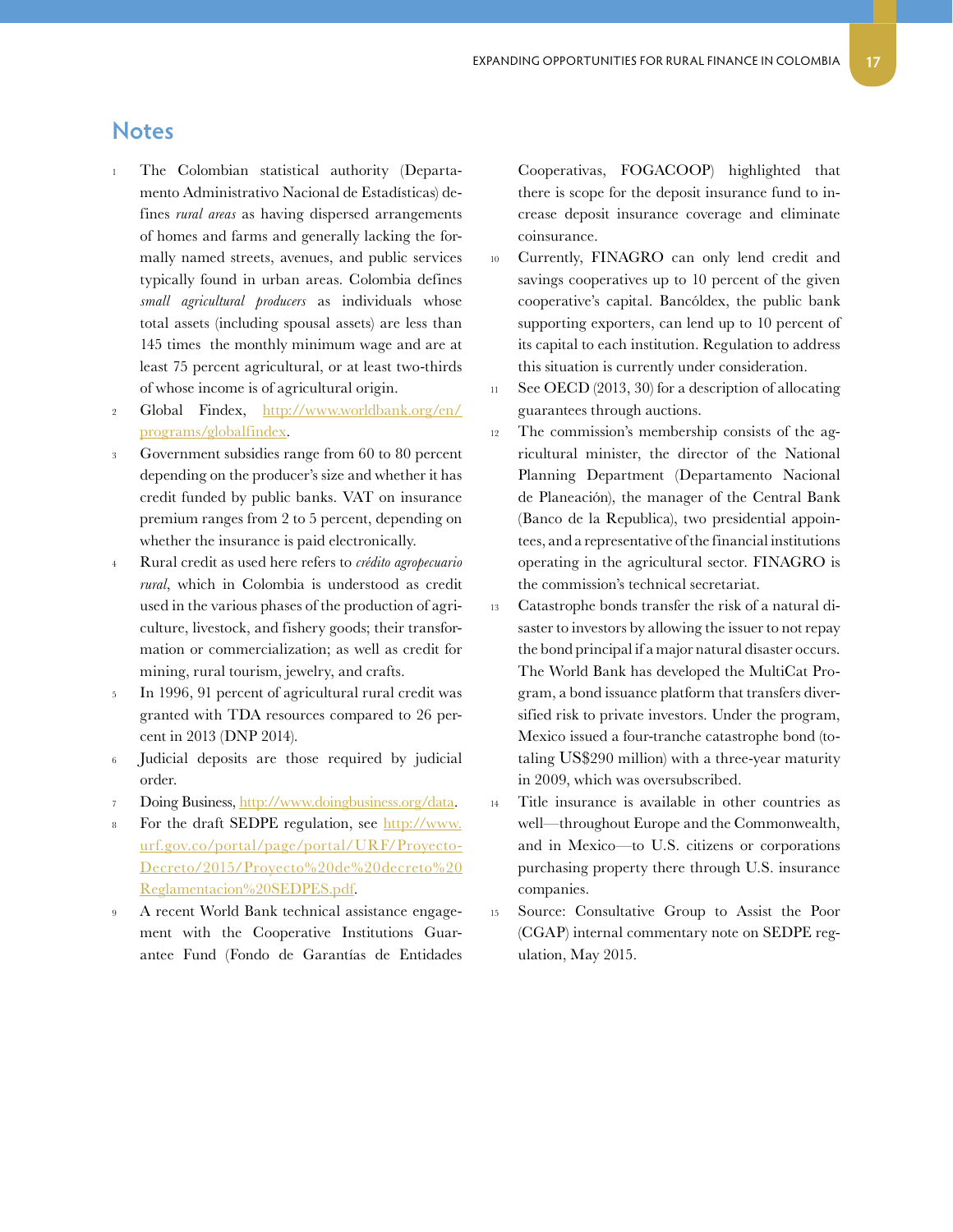### <span id="page-23-0"></span>**Bibliography**

- Alfaro-Gramajo, Luis Noel. 2003. "Reverting the Tendency in Developing Finance: The Case of Banrural S.A. in Guatemala." Paper presented at Paving the Way Forward for Rural Finance: An International Conference on Best Practices, USAID, Washington D.C., June 2–4.
- Alfaro, L. I., and A. L. Alfaro. 2010. "[Banrural S.A](http://www.academia.edu/16526061/Banrural_S.A._Case_Study) [Estudio de Caso](http://www.academia.edu/16526061/Banrural_S.A._Case_Study)." *INCAE Business Review* 1 (10).
- Arias, Diego, and Alfredo Ferreira Lamas. 2012. ["Las Bolsas Agropecuarias de América Latina:](https://www.bcr.com.ar/Pages/Publicaciones/inforevista.aspx?IdArticulo=163) [su Rol y Situación Actual.](https://www.bcr.com.ar/Pages/Publicaciones/inforevista.aspx?IdArticulo=163)" *Revista de la Bolsa de Comercio de Rosario* 1517.
- Banco de la Republica. 2015. "Informe de Estabilidad Financiera." Banco de la Republica, Bogota.
- Banca de las Oportunidades and SFC (Superintendencia Financiera de Colombia). 2015. "Inclusión financiera en Colombia: Estudio desde la demanda." Presentation, Bogota.
- Berg, Gunhild, and Bilal Zia. 2013. ["Harnessing](http://elibrary.worldbank.org/doi/abs/10.1596/1813-9450-6407) [Emotional Connections to Improve Financial](http://elibrary.worldbank.org/doi/abs/10.1596/1813-9450-6407) [Decisions: Evaluating the Impact of Finan](http://elibrary.worldbank.org/doi/abs/10.1596/1813-9450-6407)[cial Education in Mainstream Media.](http://elibrary.worldbank.org/doi/abs/10.1596/1813-9450-6407)" World Bank, Washington, DC.
- DID (Développement International Desjardins). 2005. "[The Characteristics of a Federated Net](http://www.did.qc.ca/media/documents/en/positionnements/DID-CharacteristicsCoop-May2005.pdf)[work of Financial Cooperatives](http://www.did.qc.ca/media/documents/en/positionnements/DID-CharacteristicsCoop-May2005.pdf)." DID Policy Statement on Integrated Networks.
- DNP (Departmento Nacional de Planeación). 2014. ["Mision para la Transformacion del Campo.](https://colaboracion.dnp.gov.co/CDT/Agriculturapecuarioforestal%20y%20pesca/Sistema%20Cr%C3%A9dito%20Agropecuario.pdf) [Sistema Nacional de Crédito Agropecuario:](https://colaboracion.dnp.gov.co/CDT/Agriculturapecuarioforestal%20y%20pesca/Sistema%20Cr%C3%A9dito%20Agropecuario.pdf) Propuesta de Reforma." DNP, Bogota.
	- [—](https://colaboracion.dnp.gov.co/CDT/Agriculturapecuarioforestal%20y%20pesca/Sistema%20Cr%C3%A9dito%20Agropecuario.pdf). 2015. "Misión para la Transformación del Campo: Diagnostico." DNP, Bogota.
- Doi, Yoko, David McKenzie, and Bilal Zia. 2012. "Who You Train Matters: Identifying Complementary Effects of Financial Education on Migrant Households." Policy Research Working Paper 6157, World Bank, Washington, DC.
- Fasecolda (Federación de Aseguradores Colombianos). 2014. "Informe General de Cifras: Seguro Agropecuario." Fasecolda, Bogota.
- Llewellyn, Karl Nickerson. 2008. *Jurisprudence: Realism in Theory and Practice.* New Brunswick, NJ: Transaction Publishers.
- Marulanda Consultores. 2013. "Propuestas para Fomentar el Acceso al Financiamiento de Pequeños Productores." USAID Colombia, Bogota.
- Miceli, Thomas J., and C. F. Sirmans. 1995. "The Economics of Land Transfer and Title Insurance." *Journal of Real Estate Finance and Economics* 10 (1): 81.
- OECD (Organisation for Economic Co-operation and Development). 2013. ["SME and Entrepre](http://www.oecd.org/officialdocuments/publicdisplaydocumentpdf/?cote=CFE/SME%282012%291/FINAL&docLanguage=En)[neurship Financing: The Role of Credit Guar](http://www.oecd.org/officialdocuments/publicdisplaydocumentpdf/?cote=CFE/SME%282012%291/FINAL&docLanguage=En)[antee Schemes and Mutual Guarantee Societies](http://www.oecd.org/officialdocuments/publicdisplaydocumentpdf/?cote=CFE/SME%282012%291/FINAL&docLanguage=En) [in Supporting Finance for Small and Medi](http://www.oecd.org/officialdocuments/publicdisplaydocumentpdf/?cote=CFE/SME%282012%291/FINAL&docLanguage=En)[um-Size Enterprises](http://www.oecd.org/officialdocuments/publicdisplaydocumentpdf/?cote=CFE/SME%282012%291/FINAL&docLanguage=En)." CFE/SME(2012)1/ FINAL, OECD, Paris.
- Reddy, Rekha, Miriam Bruhn, and Congyan Tan. 2013. *[Financial Capability in Colombia: Results from](http://www-wds.worldbank.org/external/default/WDSContentServer/WDSP/IB/2013/07/30/000356161_20130730154233/Rendered/PDF/ACS46980REVISE00in0Colombia0English.pdf)  [a National Survey on Financial Behaviors, Attitudes,](http://www-wds.worldbank.org/external/default/WDSContentServer/WDSP/IB/2013/07/30/000356161_20130730154233/Rendered/PDF/ACS46980REVISE00in0Colombia0English.pdf) [and Knowledge](http://www-wds.worldbank.org/external/default/WDSContentServer/WDSP/IB/2013/07/30/000356161_20130730154233/Rendered/PDF/ACS46980REVISE00in0Colombia0English.pdf)*. Washington, DC: World Bank.
- SFC (Superintendencia Financiera de Colombia) and Banca de las Oportunidades. 2013. "Financial Inclusion Report 2013." SFC and Banca de las Oportunidades, Bogota.
- Superintendencia de Bancos de Guatemala. 2015. ["Boletin Estadisticas.](http://www.sib.gob.gt/web/sib/informacionfinanciera/boletinestadisticas)"
- Trujillo, Verónica, and Sergio Navajas. 2014. ["Inclu](http://www.microfinancegateway.org/es/library/inclusi%C3%B3n-financiera-en-am%C3%A9rica-latina-y-el-caribe-datos-y-tendencias)[sión Financiera en América Latina y el Caribe:](http://www.microfinancegateway.org/es/library/inclusi%C3%B3n-financiera-en-am%C3%A9rica-latina-y-el-caribe-datos-y-tendencias)  [Datos y Tendencia.](http://www.microfinancegateway.org/es/library/inclusi%C3%B3n-financiera-en-am%C3%A9rica-latina-y-el-caribe-datos-y-tendencias)" Multilateral Investment Fund, Washington, DC.
- UT Econometria Marulanda Consultores. 2014. "Assessment of Rural and Agricultural Finance and Financial Services in Colombia." USAID Colombia, Bogota.
- World Bank. 2013. "Insurance of Public Infrastructure under Concessions. [Colombia: Improving](http://siteresources.worldbank.org/EXTDISASTER/Resources/8308420-1361321776050/Colombia_Concessions_Full_10Oct2013.pdf) [Property Catastrophe Insurance Coverage for](http://siteresources.worldbank.org/EXTDISASTER/Resources/8308420-1361321776050/Colombia_Concessions_Full_10Oct2013.pdf)  [Public Infrastructure under Concessions](http://siteresources.worldbank.org/EXTDISASTER/Resources/8308420-1361321776050/Colombia_Concessions_Full_10Oct2013.pdf)." Disaster Risk Financing and Insurance Technical Note, World Bank, Washington, DC.
	- —. 2014. *World Development Indicators 2014.*  Washington, DC: World Bank.